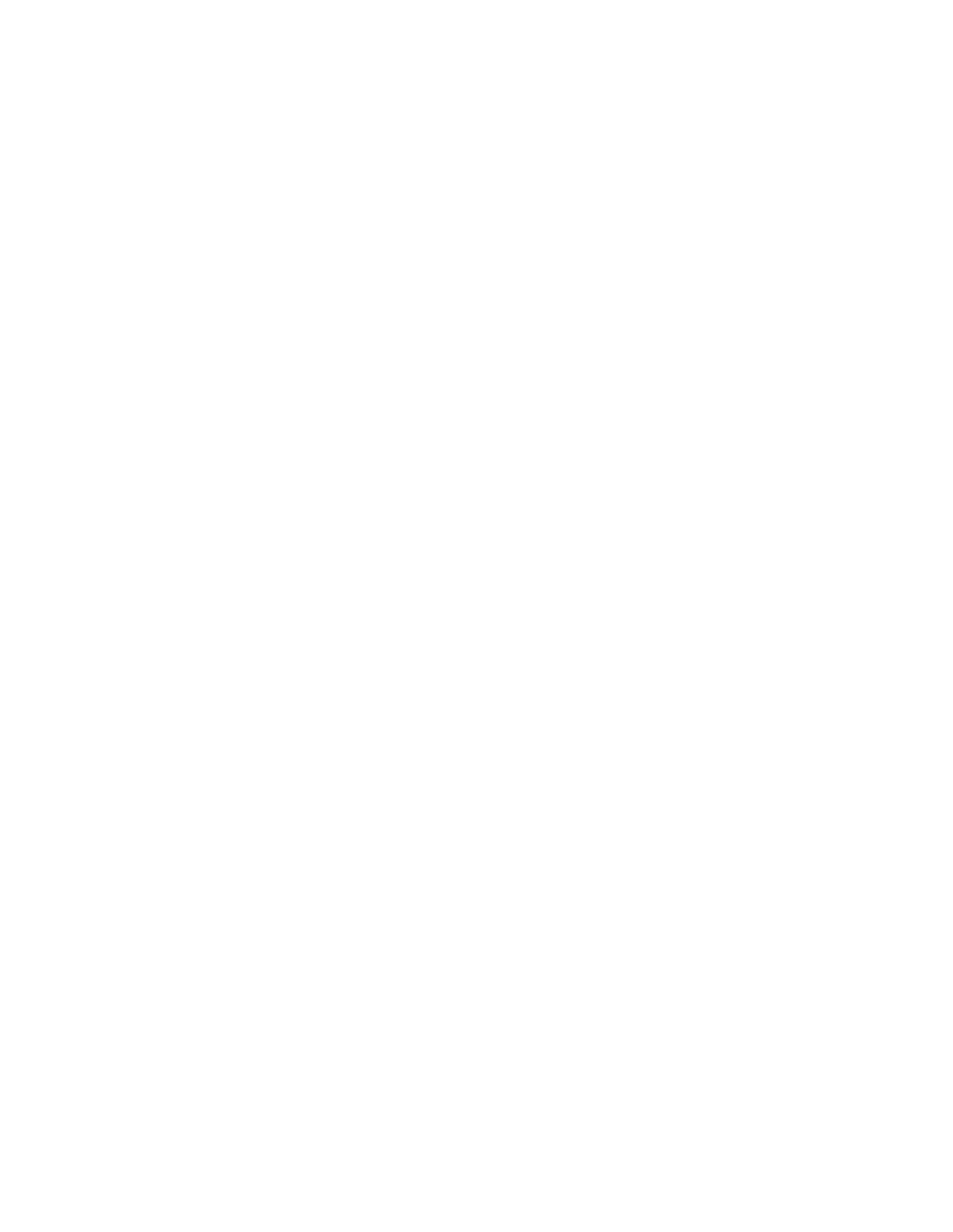# **[TABLE OF CONTENTS](#page-2-0)**

# <span id="page-2-0"></span>**By-Law 1 - [National Structure](#page-4-0)**

- 1. [Component of the PSAC](#page-4-1)
- 2. [Name of Organization](#page-4-2)
- [3. Location of Organization HQ](#page-4-3)

# **[By-Law 2 - Branch Structure](#page-4-4)**

- 1. [Branches](#page-4-5)
- **Application of Branch Rules**
- [3. Branch Jurisdictional](#page-4-7) Disputes

#### **By-Law 3 - [Interpretation](#page-4-8)**

1. [Interpretation of By-Laws](#page-4-9) 2. [Gender Neutrality of By-Laws](#page-4-10)

#### **By-Law 4 - [Aims and Objectives](#page-5-0)**

- 1. [Unite and Represent](#page-5-1) 2. [PSAC Aims and Objectives](#page-5-2) 3. [Rights, Interests and Welfare](#page-5-3) 4. [Wages, Salaries and Other](#page-5-4)  [Conditions of Employment](#page-5-4) [5. Seniority](#page-5-5) 6. [Percentage Dues](#page-5-6)
- 7. [Equity Groups](#page-5-7)

#### **By-Law 5 - [Membership](#page-5-8)**

- 1. [Eligibility](#page-5-9)
- 2. [Membership in Branch](#page-5-10)
- 3. [Rights and Privileges](#page-5-11)
- 4. [Life Membership, Honourary](#page-6-0) [Membership, Merit Award and](#page-6-0)
- [Recognition Award](#page-6-0)
- 5. [Membership Card](#page-6-1)
- 6. [Evidence of Membership](#page-6-2)
- 7. [Application of PSAC Constitution,](#page-6-3) [CIU By-Laws and Branch Rules](#page-6-3)
- 8. [CIU and PSAC as Member](#page-6-4)
- **[Representatives](#page-6-4)**
- 9. [PSAC Collective Bargaining Agent](#page-6-5)
- [10. Member in Good Standing](#page-6-6)

#### **By-Law 6 - [Membership Discipline and](#page-7-0)  [Appeal Procedures](#page-7-0)**

- 1. [Purpose](#page-7-1)
- 2. [Contraventions](#page-7-2)
- 3. [Filing Allegations](#page-7-3)
- 4. [Investigation Committee](#page-8-0)
- 5. [Member Rights and Duty](#page-8-1)
- 6. [Submission of Findings /](#page-9-0)  [Recommendations](#page-9-0)
- 7. [Disciplinary Recommendation,](#page-9-1)  [Branch Level](#page-9-1)
- 8. [Disciplinary Recommendation,](#page-9-2)
- [Member of the CIU National](#page-9-2)
- [Board of Directors](#page-9-2)
- 9. [Appeal to the CIU National](#page-9-3)
- [Board of Directors](#page-9-3)
- [10. Appeal to the CIU National](#page-10-0)
- **[Convention](#page-10-0)**
- [11. Appeal to the PSAC National](#page-10-1) [Board of Directors](#page-10-1)

#### **By-Law 7 - [Membership Dues](#page-10-2)**

- 1. [Requirement to Pay](#page-10-3)
- 2. [Waivers](#page-10-4)
- 3. [Amount](#page-10-5)
- 4. [Collection from the PSAC](#page-10-6)
- 5. [Collection and Remittance to](#page-10-7)
- **[Branches](#page-10-7)**
- 6. [Portion of Branch Dues](#page-11-0)
- **[National Subsidy to Small Branches](#page-11-1)**

#### **By-Law 8 - [CIU National Convention](#page-11-2)**

- 1. [Supreme Governing Body](#page-11-3)
- 2. [Business of the CIU National](#page-11-4)  **[Convention](#page-11-4)**
- 3. [Date and Location](#page-11-5)
- 4. [Accredited Delegates](#page-11-6)
- 5. [Branch Election of Delegates /](#page-11-7)
- **[Alternates](#page-11-7)**
- 6. [Delegate Certificate](#page-12-0)
- 7. [Alternates and Observers](#page-12-1)
- 8. [Committees, except Finance and](#page-12-2)
- [Credentials Committee](#page-12-2)
- 9. [Finance Committee](#page-12-3)
- [10. Credentials Committee](#page-13-0)
- [11. Notification of Committee](#page-13-1)
- [Assignments and Distribution](#page-13-1) of Agendas
- 12. [Instructions and](#page-13-2) Documents for
- [Committee Members](#page-13-2)
- [13. General Information Booklet](#page-13-3)
- [14. Supplementary Information](#page-13-4)
- [15. Quorum](#page-13-5)
- [16. Voting](#page-14-0)
- [17. Resolutions](#page-14-1)
- [18. Other Officials](#page-14-2)

# **By-Law 9 - [Special CIU National](#page-15-0)**

# **[Convention](#page-15-0)**

- 1. [Held at Request of the CIU National](#page-15-1)  [Board of Directors](#page-15-1)
- 2. [Matter to be](#page-15-2) Addressed
- 3. [Administrative Details Determined](#page-15-3)
- [by the CIU National Board of](#page-15-3) Directors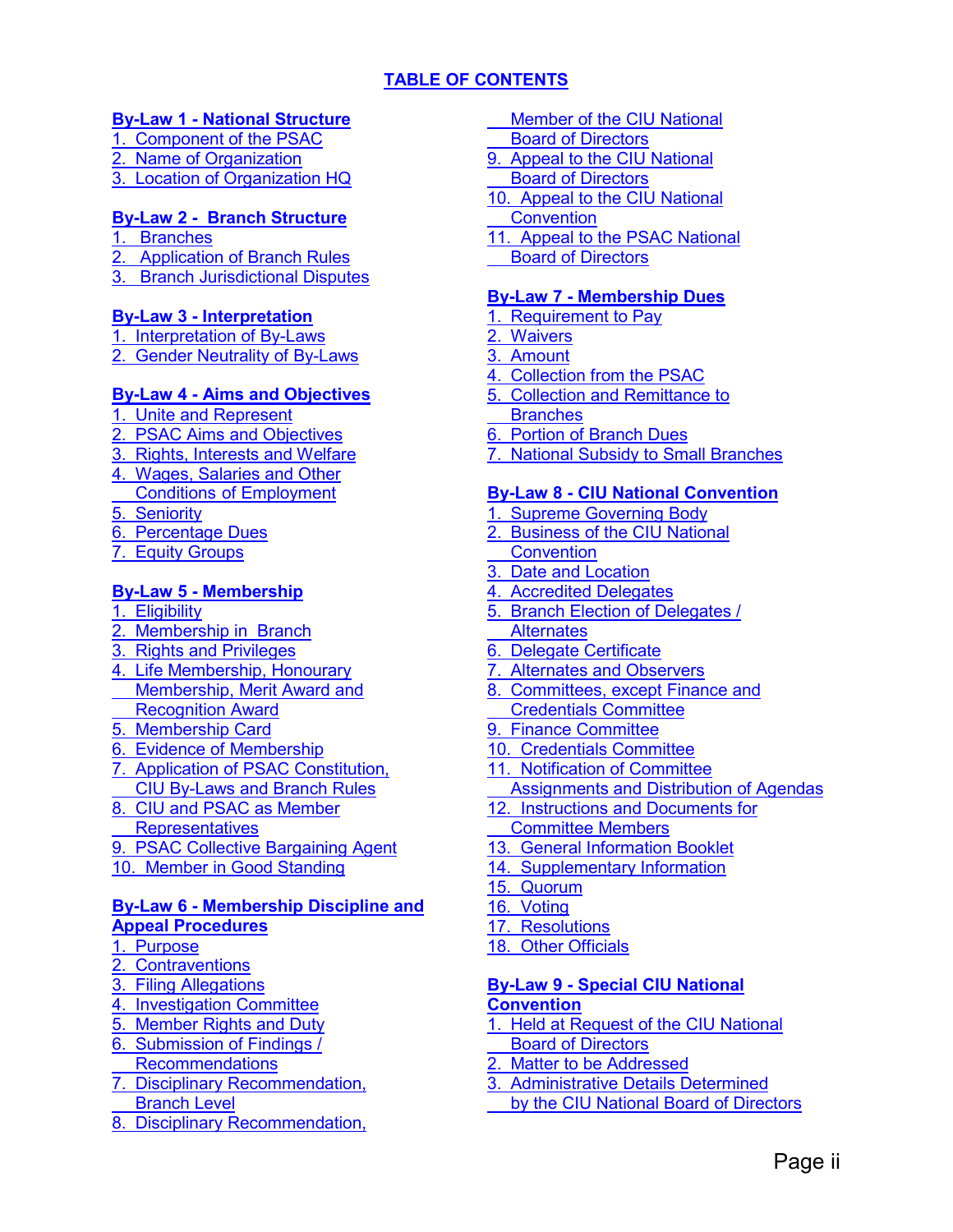#### **By-Law 10 - [Elections of National Officers](#page-15-4)**

- 1. [Eligibility](#page-15-5)
- 2. [National Officers](#page-15-6) Elections
- 3. [Date of Elections](#page-15-7)
- 4. [Nominations / Elections Committee](#page-15-8)
- 5. [Nominations](#page-16-0)
- 6. [Voting](#page-16-1)
- 7. [Tie Vote](#page-17-0)
- 8. [Requirement to Resign from](#page-17-1)
- [Branch Office](#page-17-1)
- 9. [Oath of Office](#page-17-2)
- [10. Assuming Office](#page-17-3)
- [11. Vacancies](#page-17-4)
- [12. National President -](#page-17-5) Limit to [Terms of Office](#page-17-5)

#### **By-Law 11 - [CIU National Executive](#page-17-6)**

- 1. [Composition](#page-17-7)
- 2. [Meetings](#page-17-8)
- 3. [Quorum](#page-18-0)
- 4. [Authorities](#page-18-1)
- 5. [Responsibilities](#page-18-2)
- 6. [Actions Subject to Review](#page-18-3)
- [7. In Office During National Convention](#page-18-4)
- 8. [Rights and Privileges During](#page-18-5)  [National Convention](#page-18-5)
- [9. Appointment/Assignment of](#page-19-0) a Managerial / [Excluded position or to a position within](#page-19-0)  [the Canadian Labour Movement](#page-19-0)

#### **By-Law 12 - [CIU National Board of](#page-19-1)  [Directors](#page-19-1)**

- 1. [Composition](#page-19-2)
- 2. [Meetings](#page-19-3)
- 3. [Quorum](#page-19-4)
- 4. [Authorities](#page-19-5)
- 5. [Responsibilities](#page-19-6)
- 6. [In Office During National](#page-20-0)  **[Convention](#page-20-0)**
- 
- 7. [Rights and Privileges during](#page-20-1)
- [National Convention](#page-20-1)

# **By-Law 13 - [Duties of Officers](#page-20-2)**

- 1. [Duties of National President](#page-20-3)
- 2. [Duties and Responsibilities of National](#page-20-4)  [Vice-Presidents](#page-20-4)
- 3. [Duties of Human Rights](#page-21-0) Representative
- 4. [Duties of Young Worker](#page-21-1) Representative
- 5. [Absence of National](#page-22-0) President
- 6. [Duties of National Board of Directors](#page-22-1)

#### **[By-Law 14 -](#page-22-2) Finances**

- [1. Standing Finance Committee](#page-22-3)
- 2. [Disbursements](#page-22-3)
- 3. [Signing Officers Bonded](#page-23-0)
- [4. Fiscal Year](#page-23-1)
- 5. [Financial Records to be Retained](#page-23-2)
- 6. [Cheques and Money Orders](#page-23-3) Made
- [Payable](#page-23-3)
- **[Maintenance of Financial](#page-23-4) Records**
- 8. [Vacancies](#page-23-5)
- 9. [Taking Funds from Surplus](#page-23-6)

#### **By-Law 15 - [Traveling and Other Expenses](#page-23-7)**

- 1. [Per Diem and Traveling Expenses](#page-23-8)
- 2. [Expenses Incurred Attending](#page-23-9) CIU
	- [National Convention](#page-23-9)
- 3. [Expenses Substantiated by](#page-24-0)  **[Receipts](#page-24-0)**
- 4. [Cost of Second Branch](#page-24-1) Election

# **[By-Law 16 -](#page-24-2) General**

- 1. [Simple Majority Vote, Unless](#page-24-3)
- [Expressly Stated](#page-24-3)
- 2. [Rules of Order](#page-24-4)
- 3. [Communications](#page-24-5)

# **By-Law 17 - [Referendum Vote](#page-24-6)**

- 1. [Application](#page-24-7)
- [2. Preparation of Ballots](#page-24-8)
- [3. Ballot Envelopes](#page-25-0)
- [4. Distribution of Ballots](#page-25-1)
- [5. Voting](#page-25-2)
- [6. Returning Ballots](#page-25-3)
- [7. Ballot Count](#page-25-4)
- 8. [Simple Majority Required](#page-25-5)

#### **By-Law 18 - [Amendments of By-Laws](#page-25-6)** 1. [Amendments](#page-25-7)

#### **By-Law 19 - [Oath of Office](#page-26-0)** 1. [Administration of Oath of](#page-26-1)

**[Office](#page-26-1)** 

#### **By-Law 20 - [National President's Salary](#page-26-2)** 1. [National President's Salary](#page-26-3)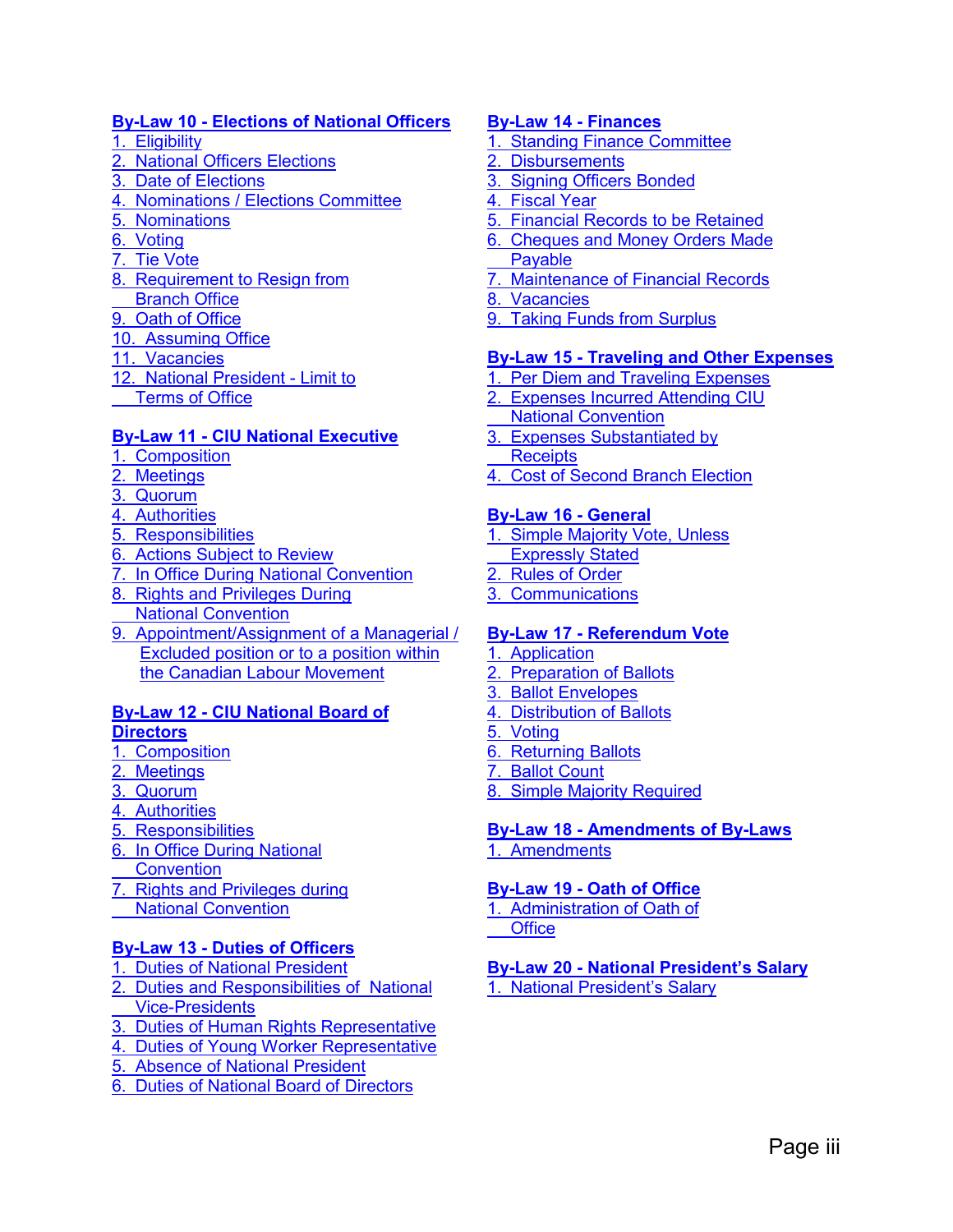# <span id="page-4-0"></span>**BY-LAW 1 NATIONAL STRUCTURE**

#### <span id="page-4-1"></span>**1. Component of the PSAC**

This organization is a Component of the Public Service Alliance of Canada (PSAC).

#### <span id="page-4-2"></span>**2. Name of Organization**

This organization shall be known as the Customs and Immigration Union (CIU).

#### <span id="page-4-3"></span>**3. Location of Organization Headquarters**

This organization shall have its headquarters in the National Capital Region, or in such other municipal region as may be designated as headquarters of the employer.

# <span id="page-4-4"></span>**BY-LAW 2 BRANCH STRUCTURE**

#### **(Also refer to** *Branch Rule 2 - Branch Organization***)**

#### <span id="page-4-5"></span>**1. Branches**

(1)CIU shall be composed of groups of members organized into Branches.

(2)A Branch shall be composed of groups of members as defined and approved by the CIU National Board of Directors.

#### <span id="page-4-6"></span>**2. Application of Branch Rules**

The organization and operation of the Branch shall conform to the CIU Branch Rules.

#### <span id="page-4-7"></span>**3. Branch Jurisdictional Disputes**

- (1)In the event of a jurisdictional dispute between Branches concerning employees eligible for membership, such dispute shall be referred to the CIU National Executive and its decision shall be binding on all Branches concerned.
- (2)Branches whose jurisdictional disputes are resolved by the CIU National Executive shall have the right to make an appeal to:
	- (a)The CIU National Board of Directors; and
	- (b) The CIU National Convention.

#### <span id="page-4-8"></span>**BY-LAW 3 INTERPRETATION**

#### <span id="page-4-9"></span>**1. Interpretation of By-Laws**

The National President shall have the authority to interpret these By-Laws and their interpretation shall be conclusive and in full force and effect, unless reversed by: (a)The CIU National Board of Directors; or

(b)National Convention.

#### <span id="page-4-10"></span>**2. Gender Neutrality of By-Laws**

In these By-Laws, words importing the masculine gender include the feminine gender.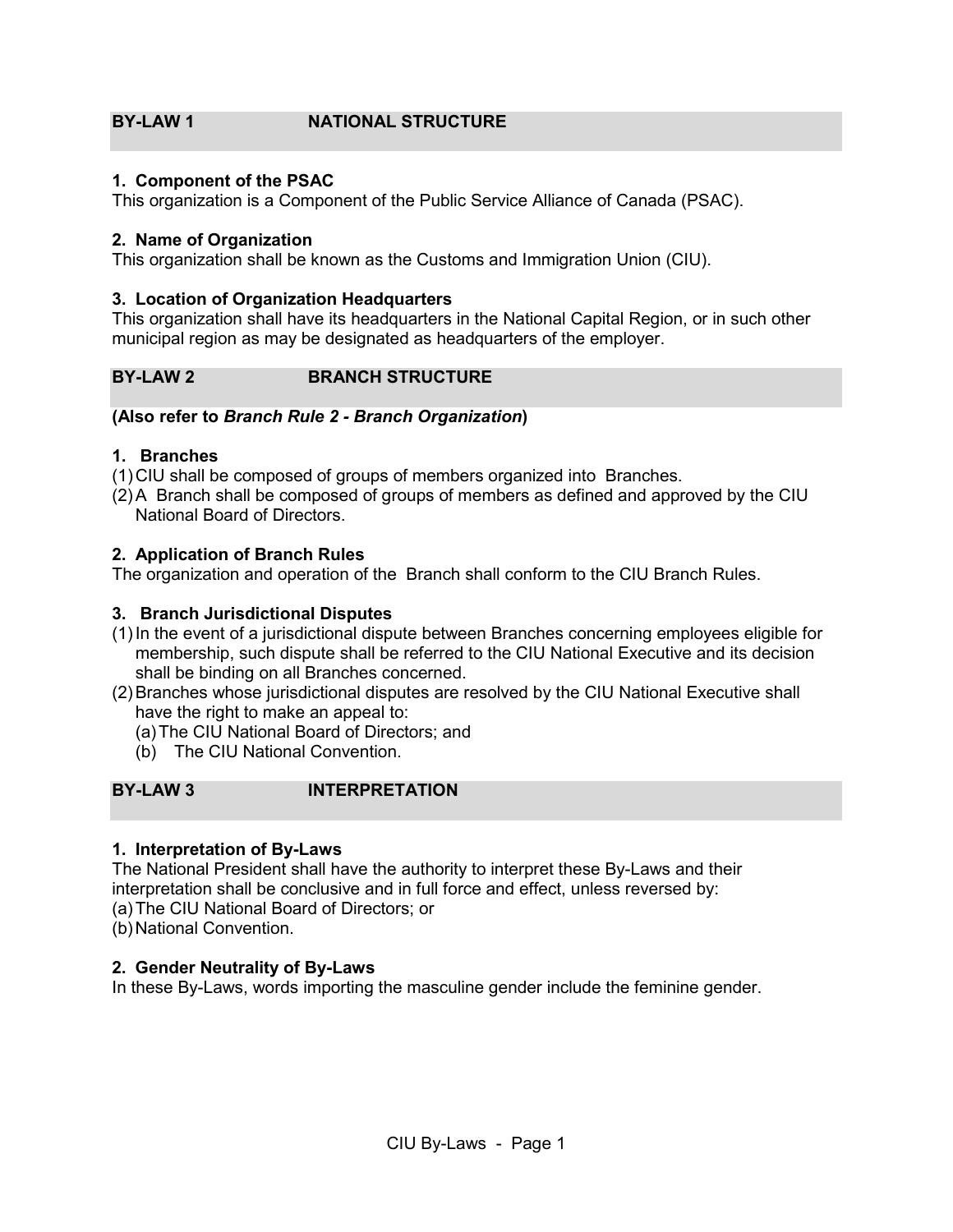# <span id="page-5-0"></span>**BY-LAW 4 AIMS AND OBJECTIVES**

#### <span id="page-5-1"></span>**1. Unite and Represent**

To unite all employees of the federal government, as identified by the PSAC, in a single organization capable of acting on their behalf by soliciting the membership of such employees in all classification and locations of employment within the federal government.

#### <span id="page-5-2"></span>**2. PSAC Aims and Objectives**

To endorse the aims and objectives of the PSAC.

#### <span id="page-5-3"></span>**3. Rights, Interests and Welfare**

To promote and protect the rights, interest and welfare of all members of CIU.

#### <span id="page-5-4"></span>**4. Wages, Salaries and Other Conditions of Employment**

To obtain the best possible standards of wages, salaries, and other conditions of employment, for members of CIU.

#### <span id="page-5-5"></span>**5. Seniority**

To promote the principles of seniority.

#### <span id="page-5-6"></span>**6. Percentage Dues**

To promote and obtain percentage dues for all members of CIU.

#### <span id="page-5-7"></span>**7. Equity Groups**

To promote and encourage the participation of equity groups as defined by the PSAC Constitution.

#### <span id="page-5-8"></span>**BY-LAW 5 MEMBERSHIP**

#### **(Also refer to** *Branch Rule 5 - Membership***)**

#### <span id="page-5-9"></span>**1. Eligibility**

- (1)All employees, as defined by the PSAC and the *Public Service Staff Relations Act*, shall be eligible for membership.
- (2)Notwithstanding provisions of By-Law 4, if the employer reorganizes the public service into new departments or entities such as Crown Corporations or any other entity emanation of the Crown as a separate employer where the entity's employees perform any functions or auxiliary duties which were previously performed by the Component's membership, all employees of this (these) entity(ies) shall be eligible for membership within CIU.

#### <span id="page-5-10"></span>**2. Membership in Branch**

Membership shall be held in a duly constituted Branch.

#### <span id="page-5-11"></span>**3. Rights and Privileges**

Only members may:

(a) Vote on any matter at meetings or convention;

- (b) Hold office; and
- (c) Be elected or appointed a Delegate.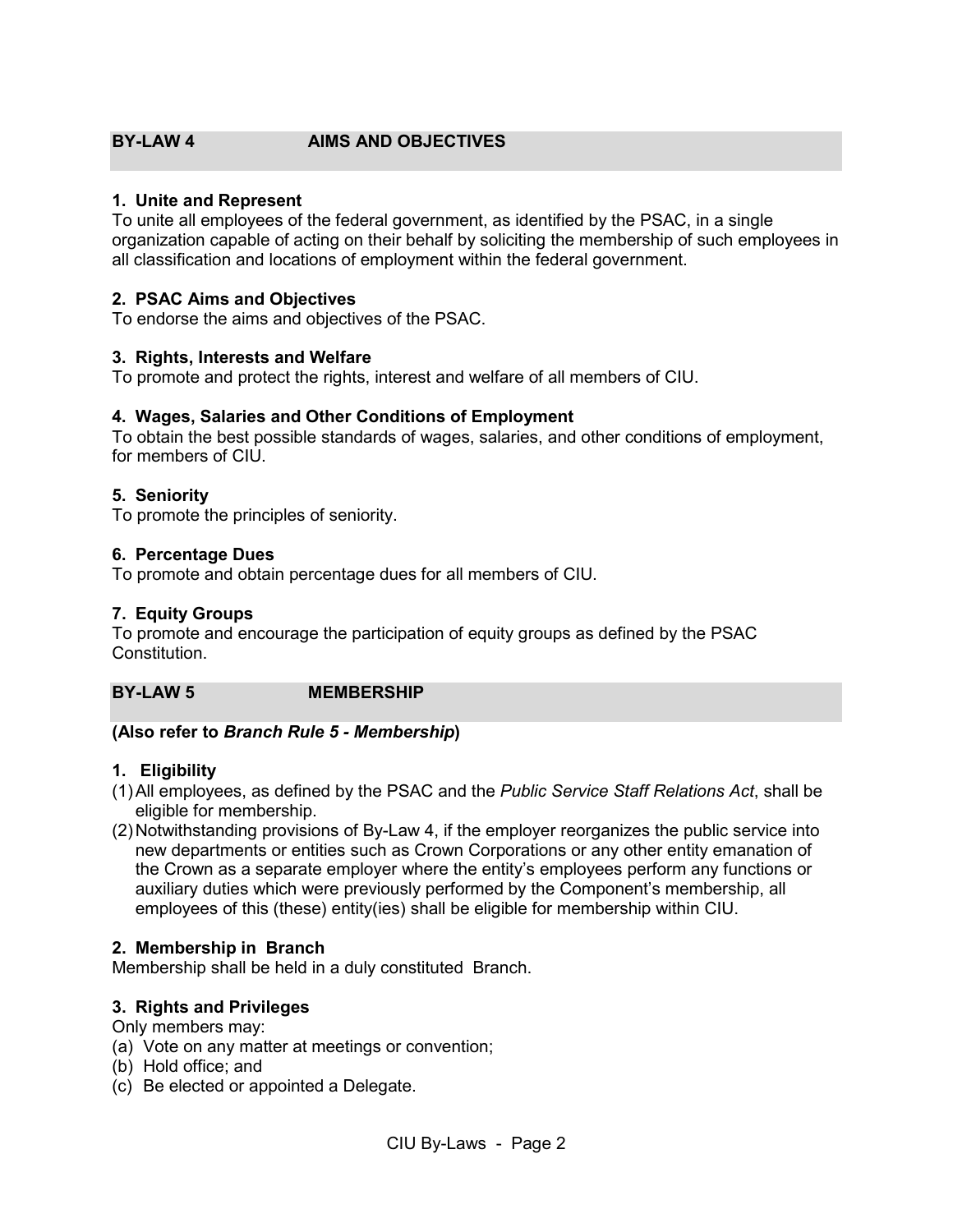#### <span id="page-6-0"></span>**4. Life Membership, Honourary Membership, Merit Award and Recognition Award**

- (1)A Life membership, Honourary membership, Merit award and Recognition award may be awarded to any current or retired member who, through personal and devoted efforts has performed exemplary services for the membership.
- (2)The CIU National Board of Directors shall establish regulations to govern the awarding of Life membership, Honourary membership, Merit awards and Recognition awards.
- (3)Recommendations for Life membership, Honourary membership, Merit awards and Recognition awards shall be submitted to the CIU National Board of Directors.
- (4)The CIU National Board of Directors shall vote on awarding Life membership, Honourary membership, Merit awards and Recognition awards, and such vote shall:
	- (a)Be conducted by way of a secret ballot; and
	- (b)Require two-thirds (2/3) majority of the CIU National Board of Directors, assembled in regular meeting.
- (5)Life members who are retired shall not be required to pay dues as per By-Law 7.

# <span id="page-6-1"></span>**5. Membership Card**

All members shall be issued a membership card, approved by the PSAC National Board of Directors, as evidence of their membership in CIU.

#### <span id="page-6-2"></span>**6. Evidence of Membership**

The receipt, by CIU, of the official membership application card shall constitute evidence of membership for:

(a) Issuance of an identification card;

(b) Granting all rights and privileges of membership as outlined by these By-Laws;

(c) Representation to any CIU National Convention; and

(d)Representation to any PSAC National Convention.

# <span id="page-6-3"></span>**7. Application of PSAC Constitution, CIU By-Laws and Branch Rules**

Upon being granted membership in the PSAC and CIU, and for the term of such membership, each member is deemed to have agreed to abide by and be bound by provisions of the PSAC Constitution and provisions of the CIU By-Laws and Branch Rules.

#### <span id="page-6-4"></span>**8. CIU and PSAC as Member Representatives**

Upon being granted membership in the PSAC and CIU, and for the term of such membership, each member is deemed to nominate, constitute, and appoint CIU and the PSAC as their agents to negotiate with their employer on their behalf in the spheres of competence of CIU and the PSAC, respectively.

# <span id="page-6-5"></span>**9. PSAC Collective Bargaining Agent**

- (1)Upon being granted membership in the PSAC and in CIU, and for the term of such membership, each member is deemed to nominate, constitute, and appoint the PSAC as their agent for the purpose of entering into collective bargaining with their employer under collective bargaining procedures, established by law for collective bargaining in the public service of Canada.
- (2)The PSAC shall have the power through its duly appointed agents to ratify and sign agreements reached through collective bargaining procedures established by law for the public service of Canada.

# <span id="page-6-6"></span>**10. Member in Good Standing**

A member in good standing is as defined by the PSAC.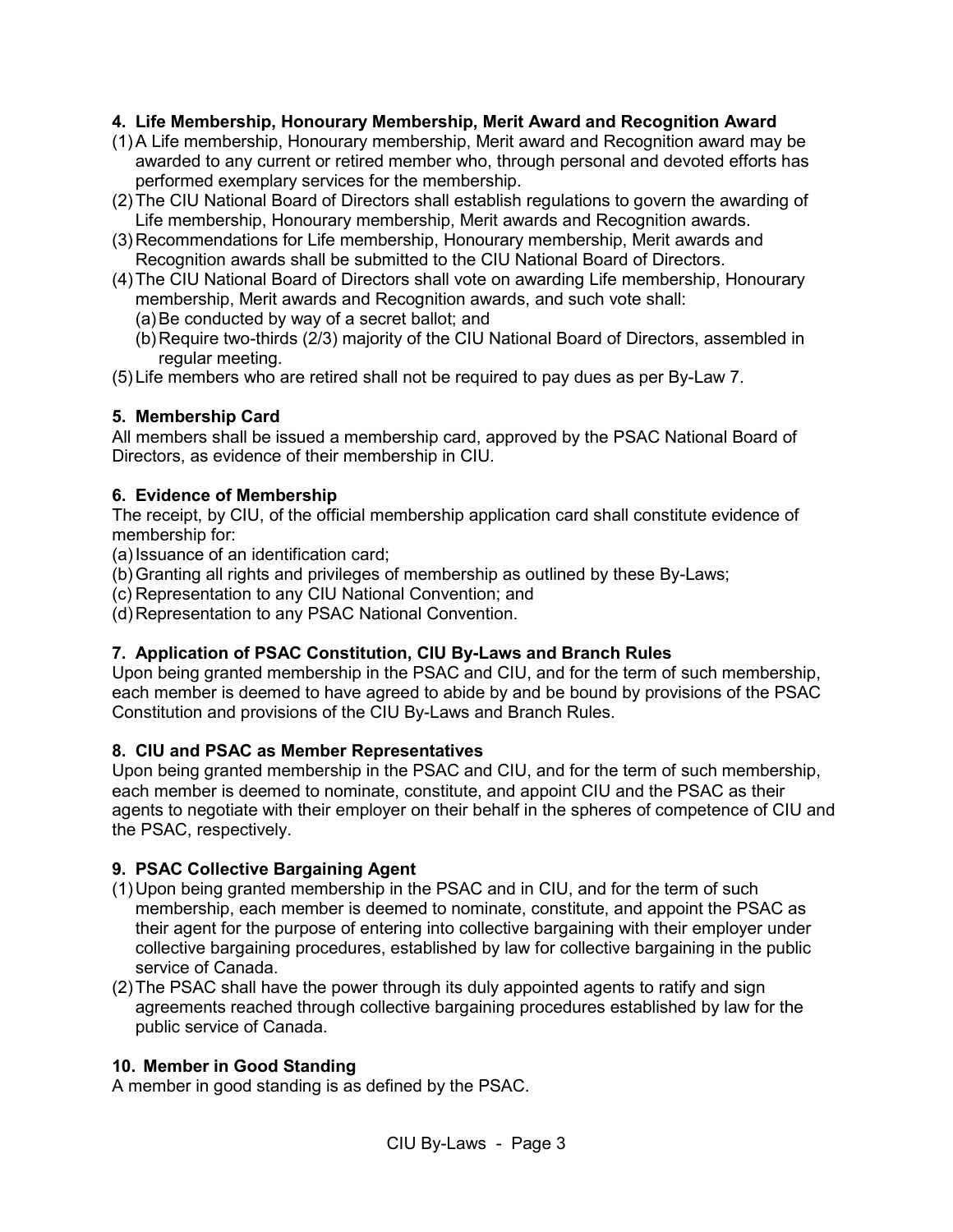#### <span id="page-7-0"></span>**BY-LAW 6 MEMBERSHIP DISCIPLINE AND APPEAL PROCEDURES**

#### **(Also refer to By-Law 5, Section 7 -** *Application of PSAC Constitution, and CIU By-Laws and Branch Rules***)**

#### <span id="page-7-1"></span>**1. Purpose**

- (1)The membership discipline and appeal procedures provided for in this By-Law are for the purpose of:
	- (a)Ensuring a continuation of high morale and ethical standards in the administrative and operative practices of CIU; and
	- (b)To further strengthen the democratic processes, as they affect the rights and privileges of individual members or groups of members of CIU.
- (2)The procedures for dealing with any disciplinary situation which may arise which is not specifically covered under this By-Law shall be deemed to be covered and processed within the spirit and intent of this By-Law.

#### <span id="page-7-2"></span>**2. Contraventions**

A member of CIU contravenes these By-Laws and the Branch Rules when they:

- (a)Violates, accidentally or otherwise, any of the provisions of the aforementioned By-Laws or Branch Rules, and fails to correct the situation within ten (10) days of the violation being brought to their attention;
- (b)In respect of any matters concerning the affairs of CIU, without first exhausting all remedies through the forms of appeal provided by these By-Laws, institutes, urges, or advocates that a member of any Branch should institute action in a court of law against:
	- (i) CIU;
	- (ii) Any CIU National Officer;
	- (iii) Any CIU Branch; or
	- (iv) Any CIU Branch Officer**;**
- (c) Publishes or circulates, either verbally or otherwise, among the membership, false reports or misrepresentations concerning any member of CIU, in respect of any matter connected with the affairs of CIU;
- (d)Unjustly causes a fellow member to lose their job;
- (e)Fraudulently receives or misappropriates any property of CIU;
- (f) Uses, without authority, the name or crest of CIU for soliciting funds or advertising;
- (g)Furnishes a complete or partial list of the membership of any Branch to any person or persons, other than those whose official position entitles them to have such a list, without first receiving authority to do so;
- (h)Wrongfully interferes with any Officer or any accredited representative of CIU in the discharge of their duties;
- (i) Circulates reports designed or calculated to injure or weaken CIU; or
- (j) Refuses to comply with a constitutional order of CIU to do or to refrain from doing anything.

# <span id="page-7-3"></span>**3. Filing an Allegation**

- (1)An allegation to the effect that a member of CIU has committed, at the Branch level, an offence under By-Law 6, Section 2, shall be:
	- (a) Filed in writing;
	- (b) Signed by:
		- (i) A member of the Branch;
		- (ii) An Officer of CIU; or
		- (iii) An accredited representative of CIU;
	- (c) Filed with the Branch President;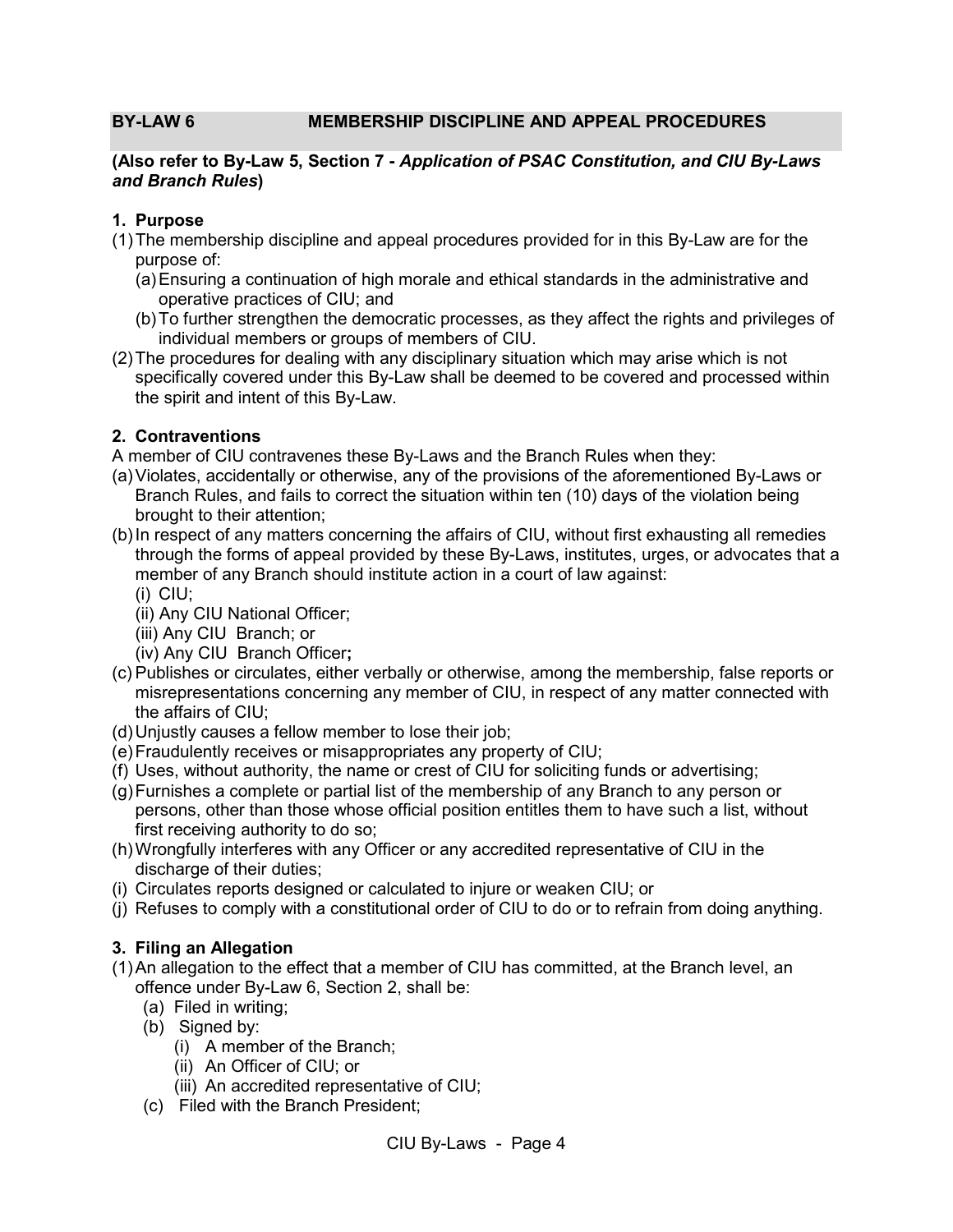- (d) Delivered to the accused, either personally or by registered mail;
- (e) Copied to the office of the National President; and
- (f) Copied to the office of the Branch Secretary.
- (2)An allegation to the effect that a member of the CIU National Executive or CIU National Board of Directors, while acting in that capacity, has committed an offence under By-Law 6, Section 2, shall be:
	- (a) Filed in writing;
	- (b) Copied to the member(s) against whom an allegation has been filed; and
	- (c) Copied to the CIU National Board of Directors.

#### <span id="page-8-0"></span>**4. Investigation Committee**

- (1)Subsequent to the filing of an allegation against a member, at the Branch level, the Branch Executive shall appoint three (3) PSAC trained members to constitute the Investigation Committee.
- (2)All investigation committee members appointed at any CIU level to conduct an investigation must have received training in the conduct of investigation committees; fully understand the requirement for confidentiality and procedural fairness and have the requisite skills to question witnesses and draft clear reports and recommendations based on the evidence presented to the Committee.
- (3)The Investigation Committee shall investigate:
	- (a) Charges:
	- (b)Oral evidence; and
	- (c) Written evidence.

In the event that the Branch cannot or is having difficulty striking an investigation committee, and makes the request to the National Office, the members of the National Executive shall have the authority, in consultation with the Branch, to appoint members to said committee. In doing so, the members of the National Executive shall have the authority to appoint members from within or from outside the Branch/Component if need be.

- (4)Subsequent to the filing of an allegation against a member of the CIU National Board of Directors, the CIU National Board of Directors shall elect three (3) members from the CIU National Board of Directors, against whom the allegation has not been filed, to constitute the Investigation Committee.
- (5) The Investigation Committee shall:
	- (a) Determine if the allegation has standing by undertaking a preliminary inquiry, which includes:
		- (i) Considering the information provided; and
		- (ii) Being empowered to seek additional information; and
	- (b) Investigate and receive evidence specific to the allegation on hand, if the Committee determines that:
		- (i) The allegation has standing; and
		- (ii) An investigation is warranted.
- (6) Following due notice to both the member making the allegation and member against whom the allegation applies, the Committee shall commence its investigation on a date not less than ten (10) days, nor more than thirty (30) days, from the date on which the Investigation Committee was appointed or elected.

# <span id="page-8-1"></span>**5. Member Rights and Duties**

- (1)Both the member making the allegation and the member against whom the allegation has been made shall be afforded the right to:
	- (a) Appear before the Committee;
	- (b) Present testimony and supply evidence and witnesses to the Committee;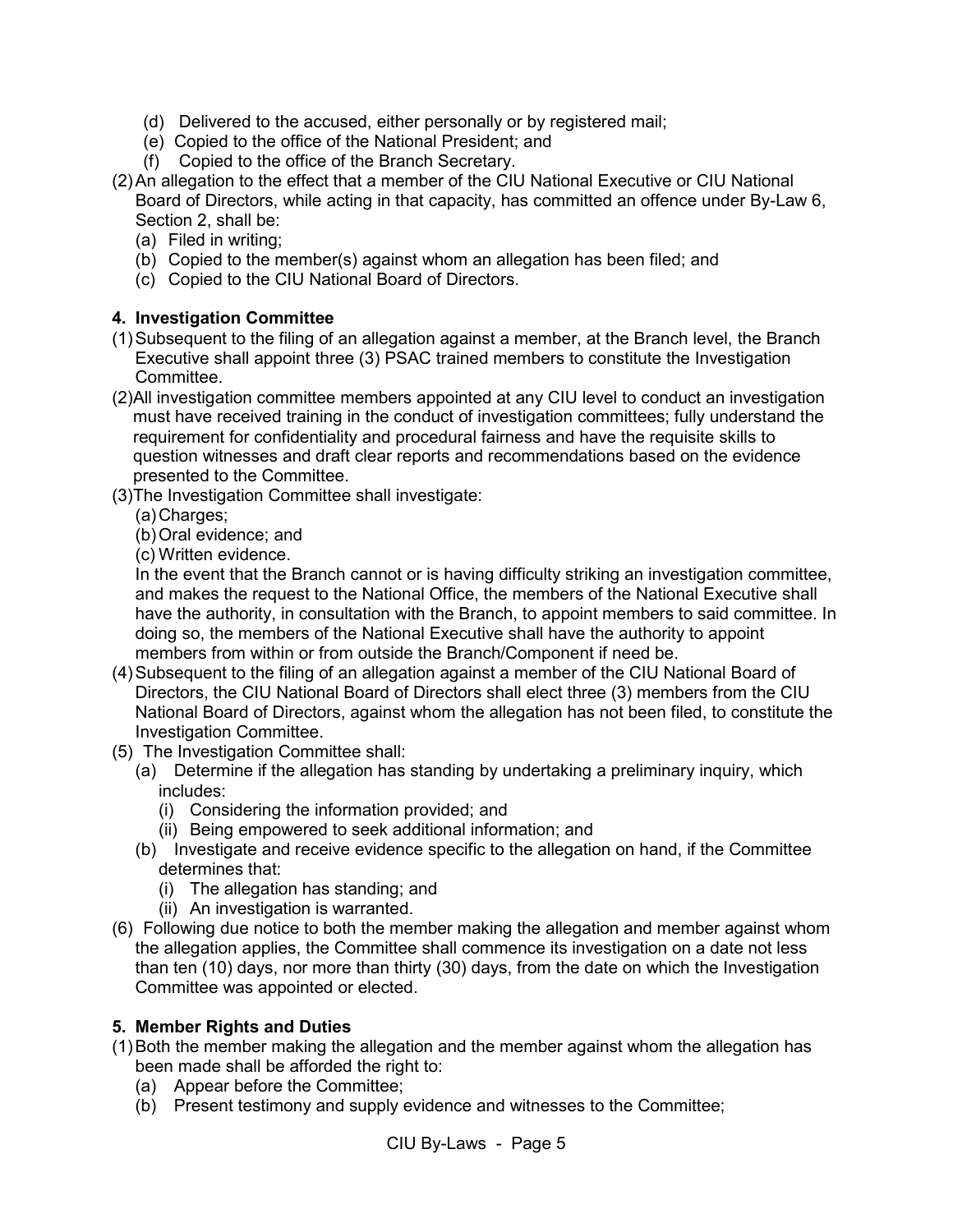- (c) Have counsel, not exceeding two (2) in number, who shall be members of the Branch;
- (d) Appeal disciplinary recommendations; and
- (e) Be advised of their rights in writing.
- (2) If asked to testify at a hearing held by an Investigation Committee authorized by this By-Law, it shall be the duty of a member to do so and to answer truthfully all questions put to them.

# <span id="page-9-0"></span>**6. Submission of Findings / Recommendations**

#### **(Also refer to Branch Rule 7 –** *Membership Discipline and Appeal Procedure)*

- (1)Following investigation of an allegation against a member or members, at the Branch level, the Investigation Committee findings and recommendations shall be submitted to the Branch Executive.
- (2) Following investigation of an allegation or allegations against a member of the CIU National Board of Directors, the Investigation Committee shall submit a written report at the next sitting of the CIU National Board of Directors.

# <span id="page-9-1"></span>**7. Disciplinary Recommendation, Branch Level**

- (1)If disciplinary action is recommended, the Committee=s report shall be:
	- (a)Placed before a special or regular meeting of the Branch membership; and
	- (b)Subject to the acceptance of two thirds (2/3) of those members in attendance.
- (2)If members in attendance at the Branch meeting accept a recommendation of removal from office, the member shall be:
	- (a)Given written notice to that effect; and
	- (b)Given written notice that an appeal may be submitted to the CIU National Board of Directors, as provided for in By-Law 6, Section 9.
- (3)If members in attendance at the Branch meeting accept a recommendation to suspend or expel from membership, the Branch Executive shall advise CIU=s National President: (a)In writing;
	- (b)Within thirty (30) days; and
	- (c) Shall provide all relevant documentation to the CIU National President.

# <span id="page-9-2"></span>**8. Disciplinary Recommendation, Member of the CIU National Board of Directors**

- (1)If disciplinary action is recommended, the Committee=s report shall be:
	- (a) Placed before the CIU National Board of Directors; and
	- (b) Subject to the acceptance of two thirds (2/3) of members of the CIU National Board of Directors against whom the allegation has not been filed.
- (2)If the CIU National Board of Directors accepts a recommendation of removal from office, the officer shall be:
	- (a)Given written notice to that effect; and
	- (b)Given written notice that an appeal may be submitted to the PSAC National Board of Directors, as provided for in By-Law 6, Section 11.
- (3)If the CIU National Board of Directors accepts a recommendation to suspend or expel from membership, the CIU National President shall submit the recommendation for decision to the PSAC National Board of Directors:
	- (a)In writing; and
	- (b)Shall provide all relevant documentation.

# <span id="page-9-3"></span>**9. Appeal to the CIU National Board of Directors**

(1)An appeal to the CIU National Board of Directors shall be:

- (a)In writing, fully stating the facts upon which the appeal is based; and
- (b)Forwarded to the Branch President.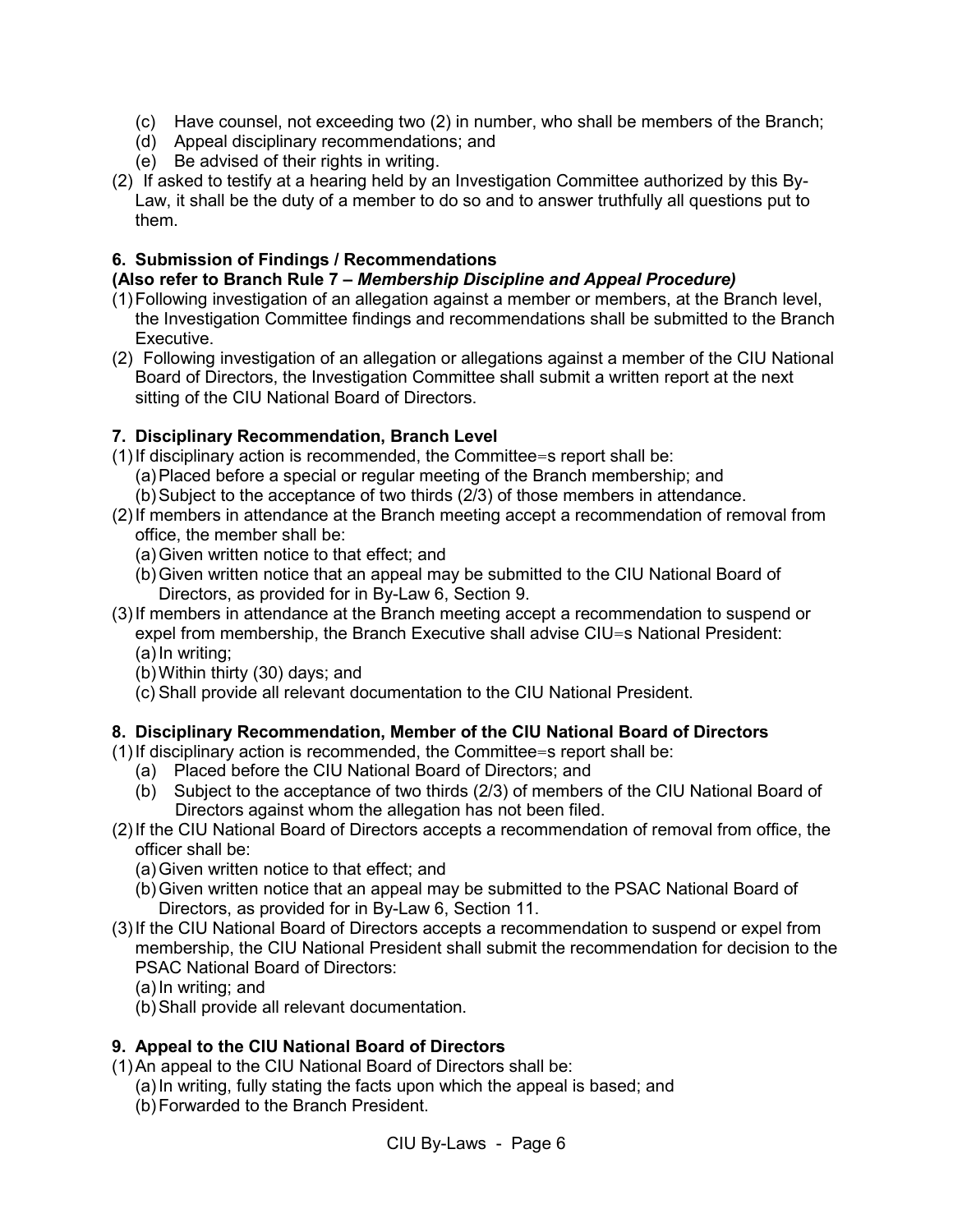- (2)Branch Presidents shall immediately forward to the National President, the Branch Secretary, and the appellant(s), copies of:
	- (a) The appeal;
	- (b)The original allegation;
	- (c) The evidence; and
	- (d)The decision taken.
- (3)The appellant(s) shall have the right to appear at the hearing of the appeal, together with not more than two (2) members of CIU as counsel.
- (4) If the appeal is allowed, the appellant(s) and counsel shall be paid by CIU, as the CIU National Board of Directors may approve, for such out-of-pocket expenses incurred in the defence of the appellant(s).

# <span id="page-10-0"></span>**10. Appeal to the CIU National Convention**

If the appeal to the CIU National Board of Directors is denied, the appellant(s) shall have the right to appeal to the next CIU National Convention.

# <span id="page-10-1"></span>**11. Appeal to the PSAC National Board of Directors**

An appeal to the PSAC National Board of Directors shall be processed in accordance with the provisions of Section 25 of the PSAC Constitution and Alliance Regulation 19.

# <span id="page-10-2"></span>**BY-LAW 7 MEMBERSHIP DUES**

#### <span id="page-10-3"></span>**1. Requirement to Pay**

All deductees, except those in Section 2 of this By-Law, shall be required to pay percentage dues.

# <span id="page-10-4"></span>**2. Waivers**

(1)Life members who are retired shall not be required to pay dues.

(2)Members on lay-off shall not be required to pay dues.

# <span id="page-10-5"></span>**3. Amount**

The dues for each deductee shall be the total amount of the following three portions, each portion payable to:

(a)The PSAC, as determined under the PSAC Constitution;

- (b)The CIU National Office, as determined by Convention; and
- (c) The CIU Branch, as determined by:
	- (i) CIU Branch Rules; or
	- (ii) Branch plebiscite

# <span id="page-10-6"></span>**4. Collection from the PSAC**

All monies deducted on behalf of CIU, for the National Office and the Branch, shall be collected from the PSAC by the CIU National Office.

# <span id="page-10-7"></span>**5. Collection and Remittance to Branches**

(1)The Branch portion of dues shall be:

- (a) Collected by the CIU National Office from the PSAC National Office;
- (b) Paid to the Branch by the CIU National Office;
- (c) An amount no less than \$2.00 per deductee, per month.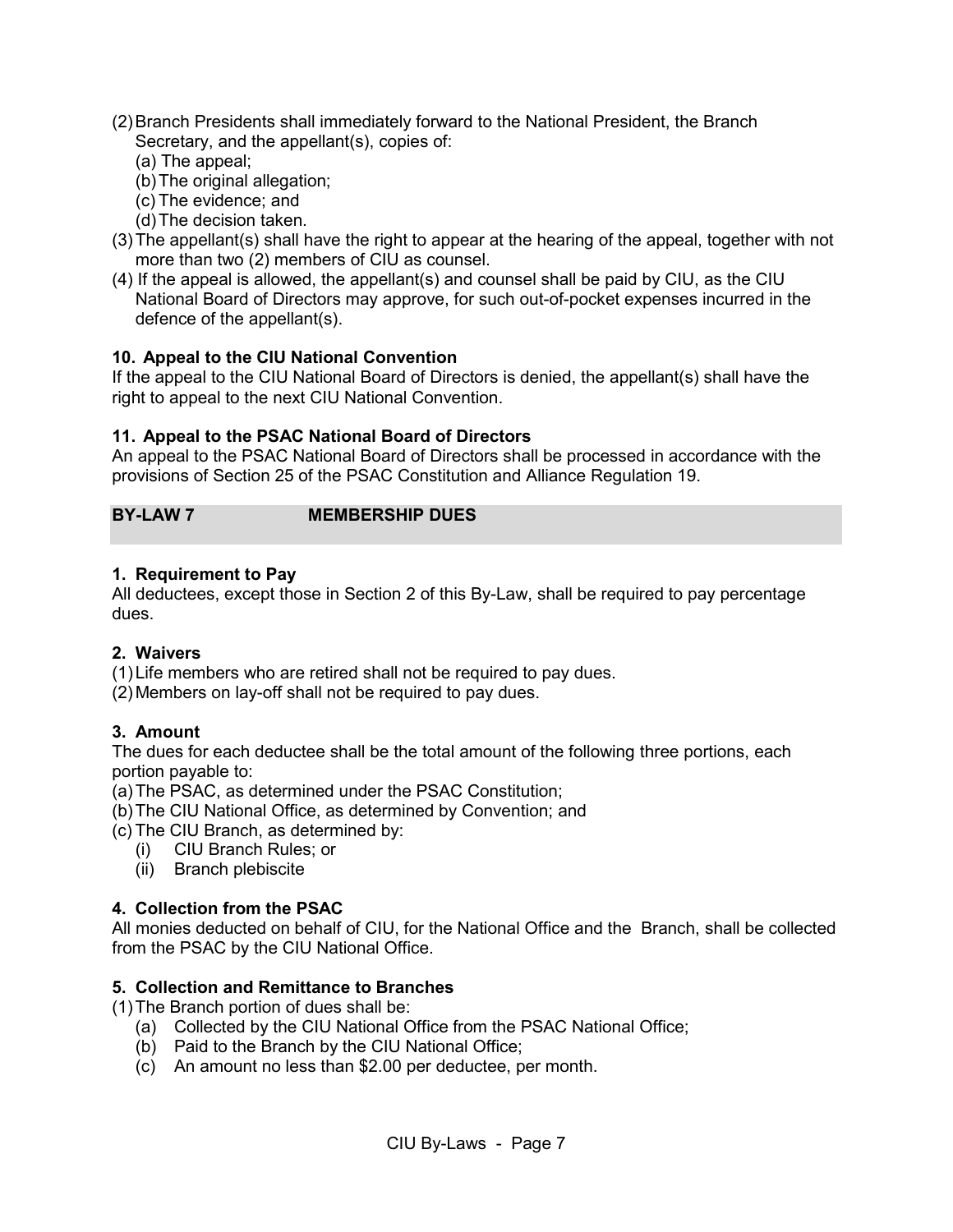(2)No later than two (2) weeks after receipt from the PSAC, the CIU National Office shall remit to the Branch the dues portion accruing to the Branch based on calculation of members and Rands whose place of work is in the Branch's jurisdiction.

# <span id="page-11-0"></span>**6. Portion of Branch Dues**

- (1) To a maximum of \$5.00 per member, per month, the portion of CIU Branch dues shall be:
	- (a)Recommended by a two-thirds (2/3) majority of the Stewards meeting of the CIU Branch; and
	- (b) Ratified by a two-thirds (2/3) majority of the CIU National Board of Directors.
- (2)The portion of Branch dues in excess of \$5.00 per member, per month, shall be:
	- (a) Recommended by the Stewards meeting of the Branch; and
	- (b) Ratified by referendum by the entire Branch membership.

# <span id="page-11-1"></span>**7. National Subsidy to Small Branches**

- (a)The monthly Branch dues rebate shall be supplemented for Branches of 300 or less by an amount calculated as 300 less the number of Branch members multiplied by the Branch's current local dues.
- (b)Branch Strike Funds which Branches may decide to set up shall not be subsidized by the Branch Subsidy provisions of this By-Law, only those funds allocated to the operational portion of Branch budgets are subject to subsidizing.

# <span id="page-11-2"></span>**BY-LAW 8 CIU NATIONAL CONVENTION**

# <span id="page-11-3"></span>**1. Supreme Governing Body**

The supreme governing body of CIU, consistent with its area of jurisdiction as provided by the Constitution of the PSAC, shall be the CIU National Convention.

# <span id="page-11-4"></span>**2. Business of the CIU National Convention**

The CIU National Convention shall:

(a)Deal with all Resolutions brought before it as provided in By-Law 8, Section 17; and (b)Establish for the period between CIU National Conventions the general policies of CIU.

# <span id="page-11-5"></span>**3. Date and Location**

The CIU National Executive shall determine the location and dates of each CIU National Convention as follows:

- (a)Within the eight (8) week period, commencing with the second Monday of the month of September; and
- (b)Subject to the provisions of the PSAC Constitution, Sections 8 and 17.

# <span id="page-11-6"></span>**4. Accredited Delegates**

The CIU National Convention Accredited Delegates shall be composed of:

- (a)Elected Delegates from Branches; and
- (b) Members of the CIU National Board of Directors.

# <span id="page-11-7"></span>**5. Branch Election of Delegates / Alternates**

- (1)At least four (4) months prior to the opening date of the CIU National Convention, each Branch shall elect to the CIU National Convention, from amongst its members, the appropriate number of:
	- (a) Delegates; and
	- (b) Alternates.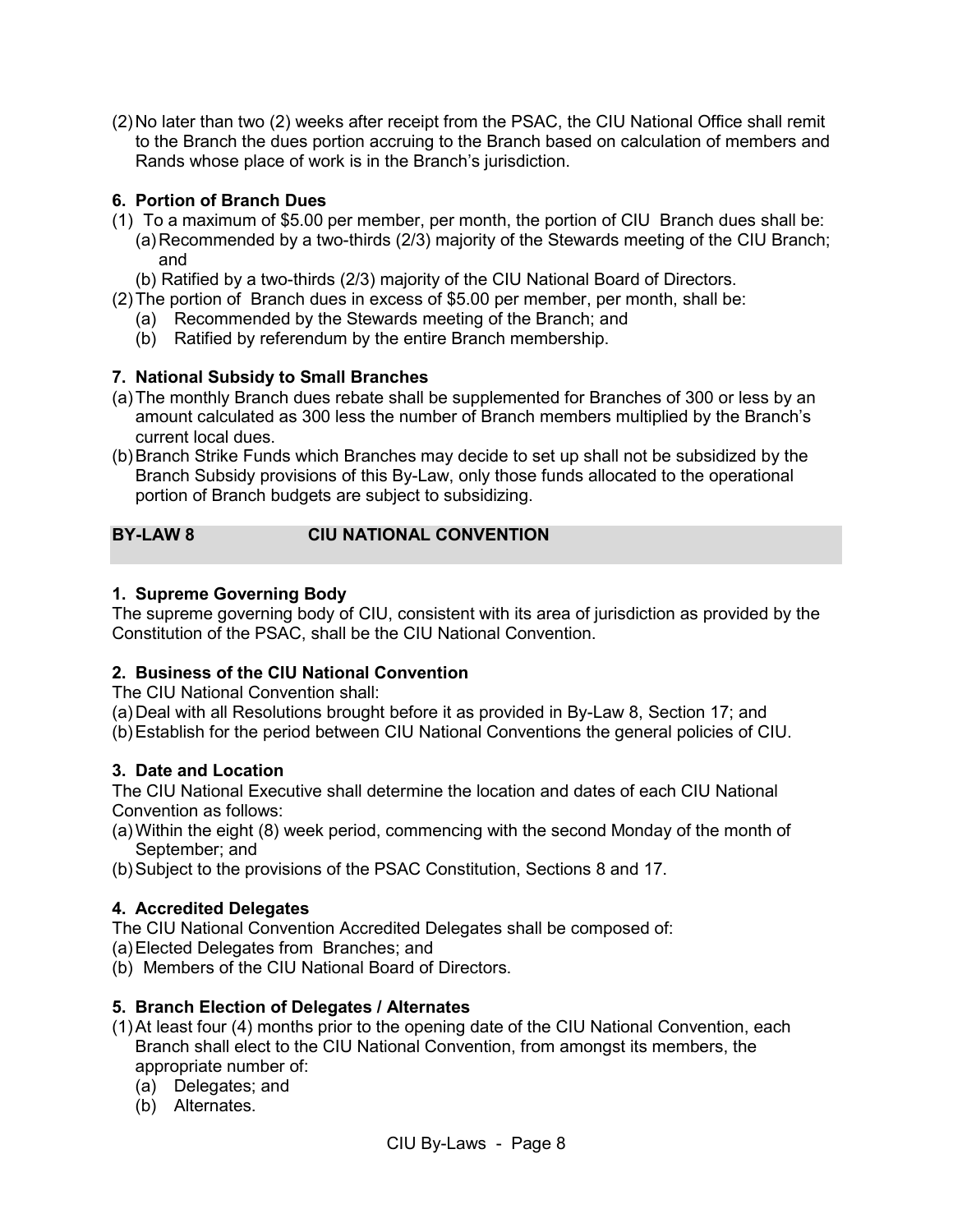- (2)The number of Delegates elected shall be:
	- (a)Based on membership figures available at the end of the sixth (6) full month preceding the Convention; and
	- (b)In accordance with the following:
		- (i) 100 members or less 1 Delegate
		- (ii) Each additional 100 members or major portion thereof 1 added Delegate.

#### <span id="page-12-0"></span>**6. Delegate Certificate**

- (1)At least two (2) months prior to the opening date of the CIU National Convention, each Delegate shall be provided with a Delegate's Certificate as proof of their accreditation.
- (2)Any Delegate not receiving their Certificate within this time limit shall:
	- (a)Immediately provide the CIU National Office with their current address; and
	- (b) Request that their Certificate be sent to them as soon as possible.

#### <span id="page-12-1"></span>**7. Alternates and Observers**

- (1)All Branches shall have the right to send Alternates and Observers to the CIU National Convention.
- (2)Observers shall not have the right to vote or to participate in debate at the CIU National Convention.
- (3)Alternates shall not have the right to vote or to participate in debate at the CIU National Convention, except when replacing an Accredited Delegate who leaves the CIU National Convention floor not to return.

#### <span id="page-12-2"></span>**8. Committees, except Finance Committee and Credentials Committee**

Notwithstanding By-Law 8, Section 9 and Section 10, at least three (3) months prior to the opening date of the CIU National Convention, the National Executive shall:

- (a)Appoint Committees as may be necessary for the conduct of business of the CIU National Convention; and
- (b)Appoint, from the Accredited Delegates, members to Committees.

#### <span id="page-12-3"></span>**9. Finance Committee**

- (1)Notwithstanding By-Law 8, Section 8, the National Executive shall appoint, from the Accredited Delegates, members to the CIU National Convention Finance Committee.
- (2)The CIU National Convention Finance Committee shall be chaired by the National Vice-President in charge of finance.
- (3)The CIU National Convention Finance Committee includes:
	- (a) Two (2) Delegates from Ontario;
	- (b) One (1) Delegate from each of the following:
		- (i) The Atlantic Provinces;
		- (ii) Quebec;
		- (iii) The Prairie Provinces; and
		- (iv) British Columbia; and
	- (c) A member of the CIU Standing Finance Committee.
- (4)The CIU National Convention Finance Committee shall meet at least one (1) month prior to the CIU National Convention.
- (5)The CIU National Convention Finance Committee shall:
	- (a)Review the budget proposed by the National Executive to ensure the budget provides sufficient funds to pay for all existing programs;
	- (b)Report to the assembled Delegates the estimated cost of each and every Resolution to be dealt with by the CIU National Convention; and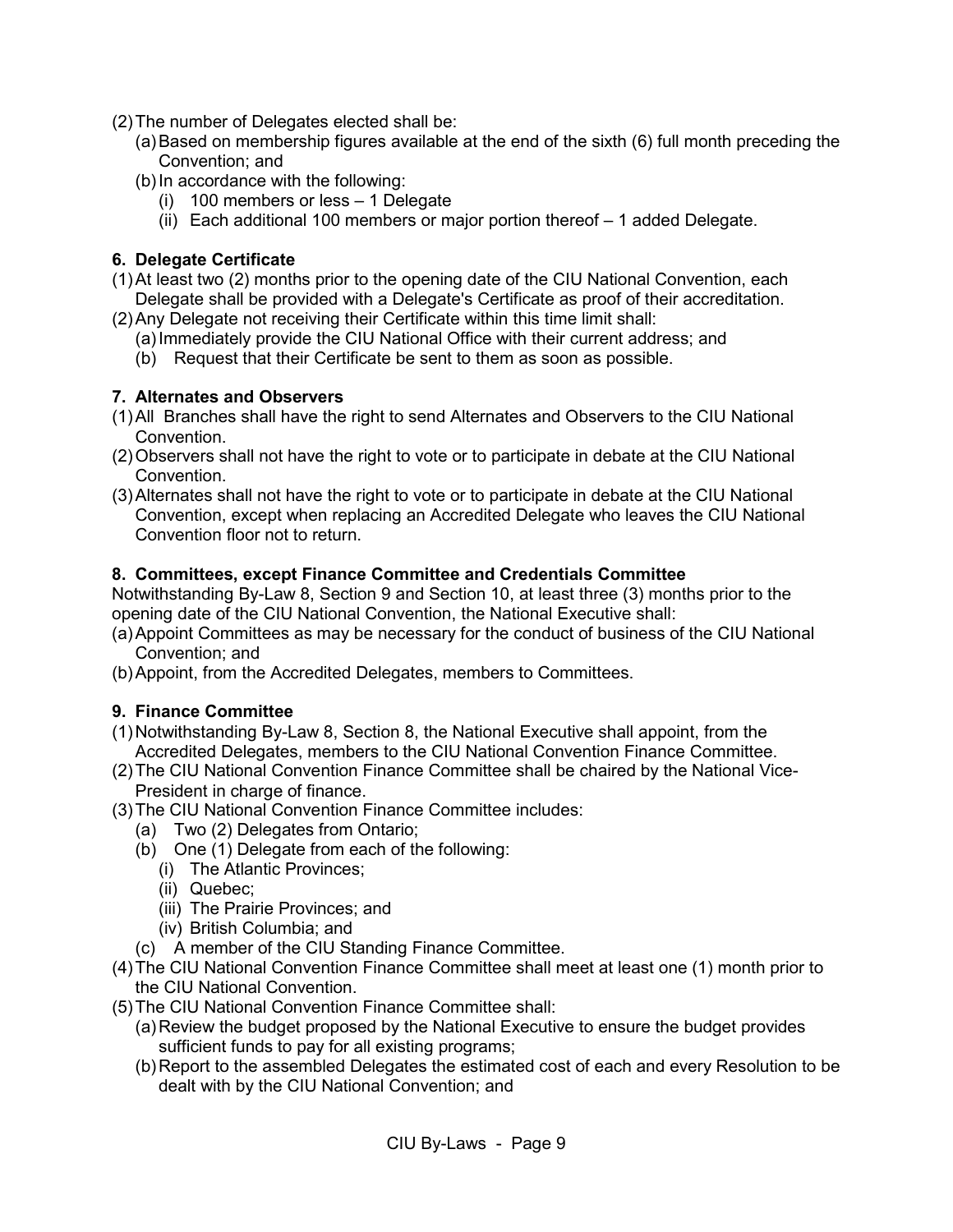(c) Present to the floor of the CIU National Convention the proposed budget, including those modifications they consider necessary.

# <span id="page-13-0"></span>**10. Credentials Committee**

- (1)Notwithstanding By-Law 8, Section 8, the National Executive shall appoint, from amongst those members or Life members present, other than Accredited Delegates, a Credentials Committee.
- (2)The Credentials Committee shall:
	- (a)Validate the credentials of all:
		- (i) Official Delegates; and
		- (ii) Members of the CIU National Board of Directors;
	- (b)Report its findings to the Chair of the CIU National Convention; and
	- (c) Perform such other services as may be required by the Chair of the CIU National Convention.

# <span id="page-13-1"></span>**11. Notification of Committee Assignments and Distribution of Agendas**

At least two (2) months prior to the opening of the CIU National Convention, Delegates shall be: (a)Advised of the Committee assignment by the National Executive; and

(b)Supplied with an official copy of the Committees' agendas, as proposed by the National Executive.

# <span id="page-13-2"></span>**12. Instructions and Documents for Committee Members**

At least two (2) months prior to the opening date of the CIU National Convention, Committee Chairs and Committee members shall receive:

- (a)Written instructions outlining proper Committee procedures;
- (b)Policy Papers and Resolutions of Record of past National Conventions from both CIU and PSAC; and
- (c) Acts, Regulations, and other documents relative to the subject matter with which their Committee shall have to deal.

# <span id="page-13-3"></span>**13. General Information Booklet**

At least two (2) months prior to the opening of the CIU National Convention, a general information booklet shall be distributed to every Accredited Delegate, and the booklet shall contain:

- (a)An outline of the Convention program, giving all possible particulars;
- (b)A list of Convention committees, with the names of their Chairs and members;
- (c) The Convention agenda; and
- (d)Resolutions of Record and new Resolutions, grouped by major subjects and placed in single numerical series, late Resolutions placed in a separate numerical series.

# <span id="page-13-4"></span>**14. Supplementary Information**

At the time each Delegate registers at the credentials desk, they shall be given all supplementary information which was not available at the time the General Information Booklet was sent out.

# <span id="page-13-5"></span>**15. Quorum**

It shall require two-thirds (2/3) of the Accredited Delegates to be present on the CIU National Convention floor to constitute a quorum and transact any business.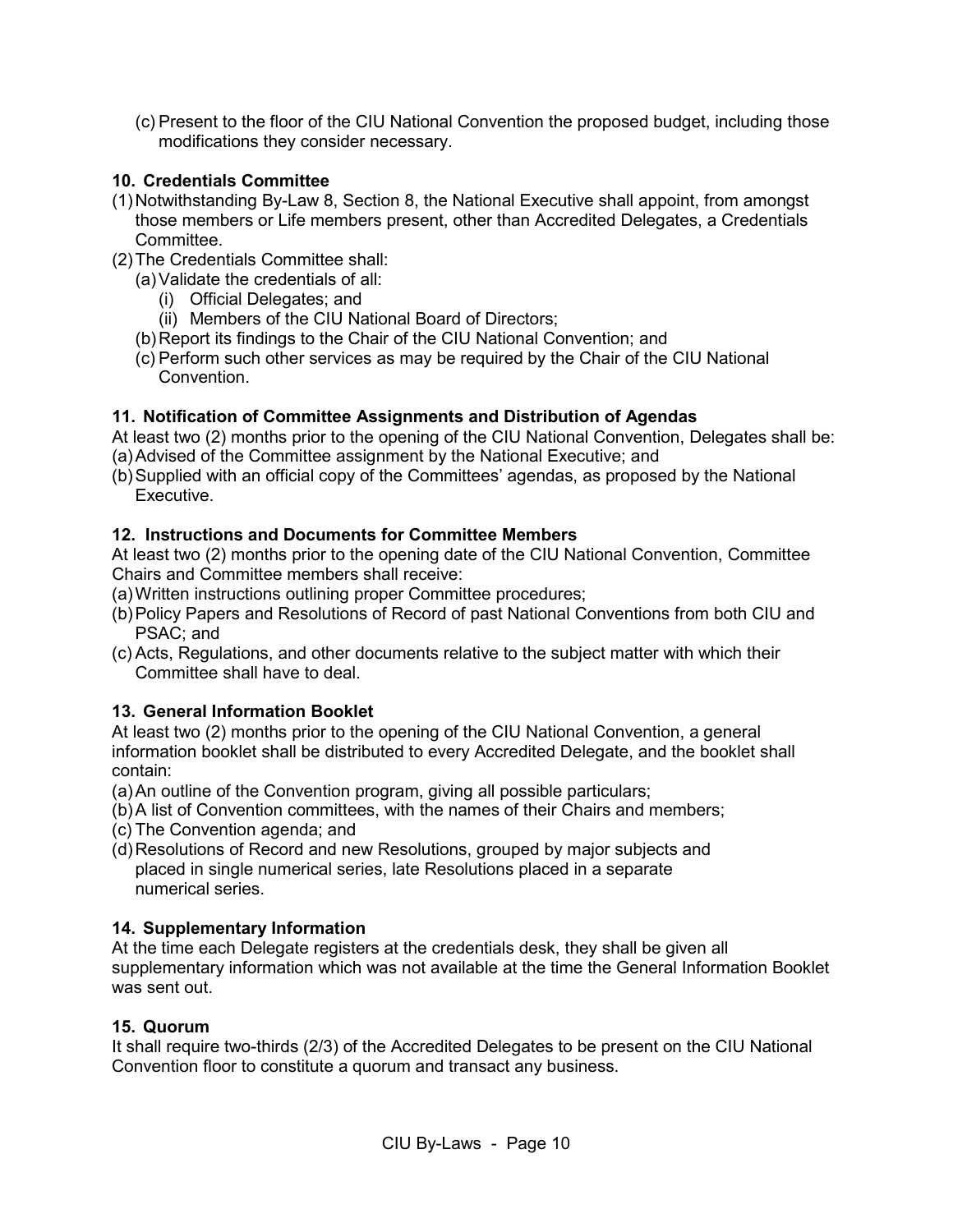# <span id="page-14-0"></span>**16. Voting**

- (1)Each Accredited Delegate present at each CIU National Convention shall be entitled to one (1) vote on each subject.
- (2)Proxy votes shall not be permitted.
- (3)As directed by the presiding Officer, unless CIU National Convention approved Rules of Order directs otherwise, and except for elections, voting shall be by:
	- (a) Show of hands; or
	- (b) Standing.
- (4)Decisions of the CIU National Convention shall be by a simple majority of votes cast, unless otherwise provided. (See By-Law 16, Section 1.)

# <span id="page-14-1"></span>**17. Resolutions**

- (1)All Resolutions proposed to be submitted to the CIU National Convention shall be accepted for consideration only if:
	- (a) Submitted by:
		- (i) The CIU National Executive and/or the CIU National Board of Directors;
		- (ii) A Branch, and forwarded to the National President; or
		- (iii) A member in good standing, seconded by a member in good standing, and forwarded to the National President, and copied to the Branch Secretary;
	- (b) It deals with only one subject;
	- (c) It is typewritten or printed upon a separate sheet of paper; and
	- (d) It is forwarded at least four (4) months before the opening date of the CIU National Convention.
- (2) A Resolution received after the deadline set herein shall be accepted, if its specific meaning is not covered by a Resolution submitted in accordance with the requirements already established, to be dealt with after all timely Resolutions have been disposed of.
- (3) The text of a Resolution shall identify the original, official language in which the Resolution was presented.
- (4)A progress report on all Resolutions adopted by the CIU National Convention shall be submitted:
	- (a) To each member of the CIU National Board of Directors, within six (6) months of the CIU National Convention; and
	- (b) At every CIU National Board of Directors meeting thereafter, until such time as the Resolution has been fully implemented.
- (5) Resolutions not complied with between National Conventions shall be resubmitted to the CIU National Convention delegates who shall:
	- (a)Reconsider the decisions of the previous National Convention; or
	- (b)Allow these Resolutions to become Resolutions of Record.

# <span id="page-14-2"></span>**18. Other Officials**

Notwithstanding By-Law 8, Section 8, the National Executive shall also appoint, from amongst those members or Life members present, other than Delegates, such other Officials as required for the proper conduct of the Convention.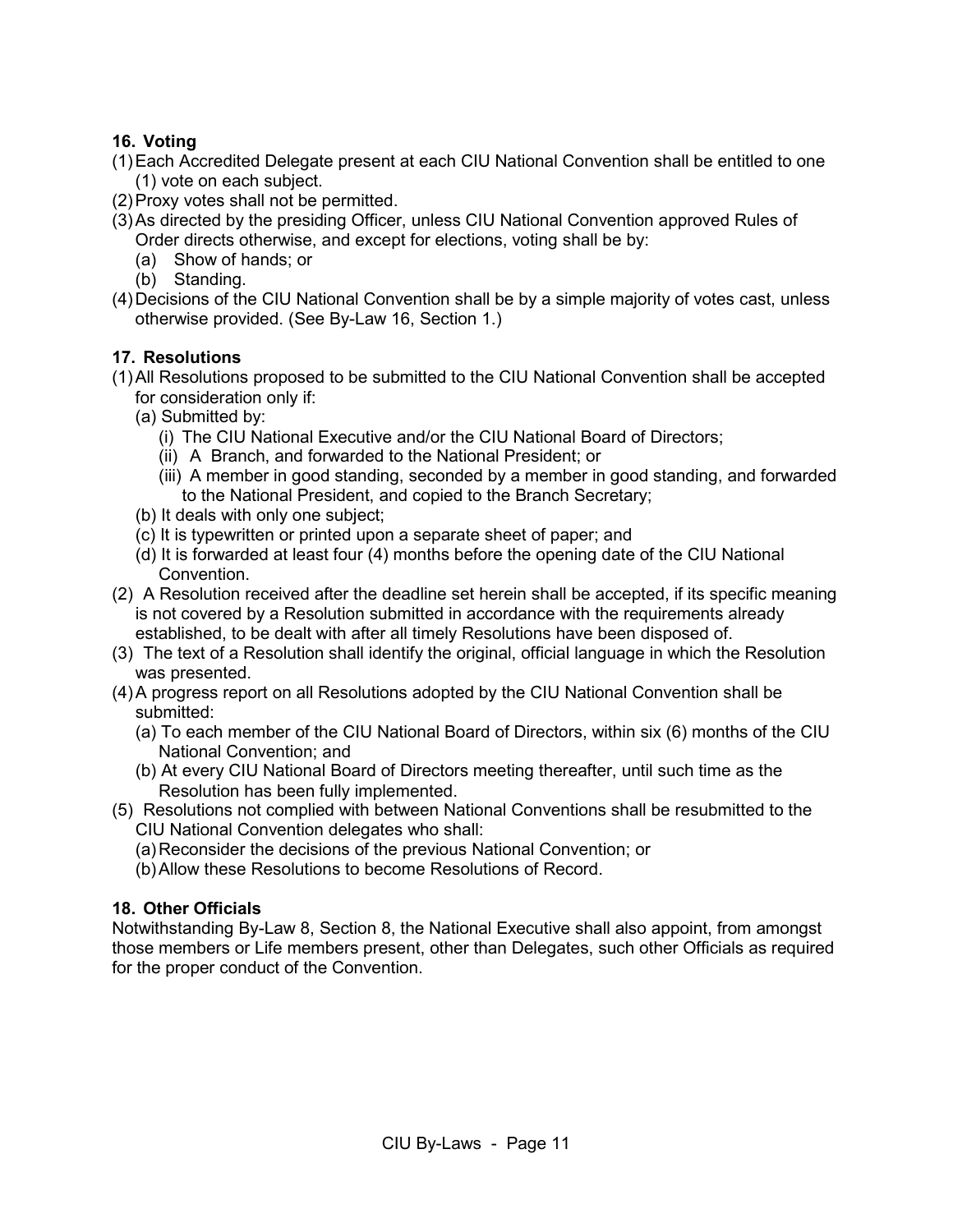# <span id="page-15-0"></span>**BY-LAW 9 SPECIAL CIU NATIONAL CONVENTION**

#### <span id="page-15-1"></span>**1. Held at Request of the CIU National Board of Directors**

A Special Convention shall be held at the request of the CIU National Board of Directors, provided that two-thirds (2/3) of the CIU National Board of Directors vote in favour of such Special Convention.

#### <span id="page-15-2"></span>**2. Matter to be Addressed**

A Special CIU Convention shall deal with only the matter for which it was called, unless such Special Convention agrees by a two-thirds (2/3) majority vote of its assembled Delegates to consider other matters of an urgent or necessary nature.

#### <span id="page-15-3"></span>**3. Administrative Details Determined by the CIU National Board of Directors**

In providing for a Special Convention, the CIU National Board of Directors shall describe:

- (a)The Delegate entitlement of each Branch;
- (b)The place of the Convention;
- (c) The method of selection of Delegates; and

<span id="page-15-4"></span>(d)All other administrative details necessary to the conduct of such a Convention.

# **BY-LAW 10 ELECTION OF NATIONAL OFFICERS**

#### <span id="page-15-5"></span>**1. Eligibility**

(1)Only members in good standing shall be eligible to hold office in CIU.

a) Only members in good standing and who identify as a member of an equity group shall be eligible to hold office as the CIU Human Rights Representative or the CIU Alternate Human Rights Representative; and

b) Only members in good standing and who identify as a young worker member, 35 years of age or younger, shall be eligible to hold office as the CIU Young Worker Representative or the CIU Alternate Young Worker Representative.

#### <span id="page-15-6"></span>**2. National Officers Elections**

The National Officers shall be elected by voting Delegates attending CIU National Convention.

#### <span id="page-15-7"></span>**3. Date of Elections**

National Officers shall be elected at each CIU National Convention.

#### <span id="page-15-8"></span> **4. Nominations / Elections Committee**

- (1)Notwithstanding By-Law 8, Section 8, prior to the CIU National Convention, the National Executive shall appoint, from the members or Life members, a Chair and four (4) members as a Nominations / Elections Committee.
- (2)Members of the Committee do not vote.
- (3)Duties of the Nominations / Election Committee shall be:
	- (a)To receive nominations for and conduct the election of:
		- (i) National President;
		- $(iii)$  1<sup>st</sup> National Vice-President:
		- (iii) 2nd National Vice-President;
		- (iv) 3rd National Vice-President;
		- $(v)$  4<sup>th</sup> National Vice-President;
		- (vi) CIU Human Rights Representative;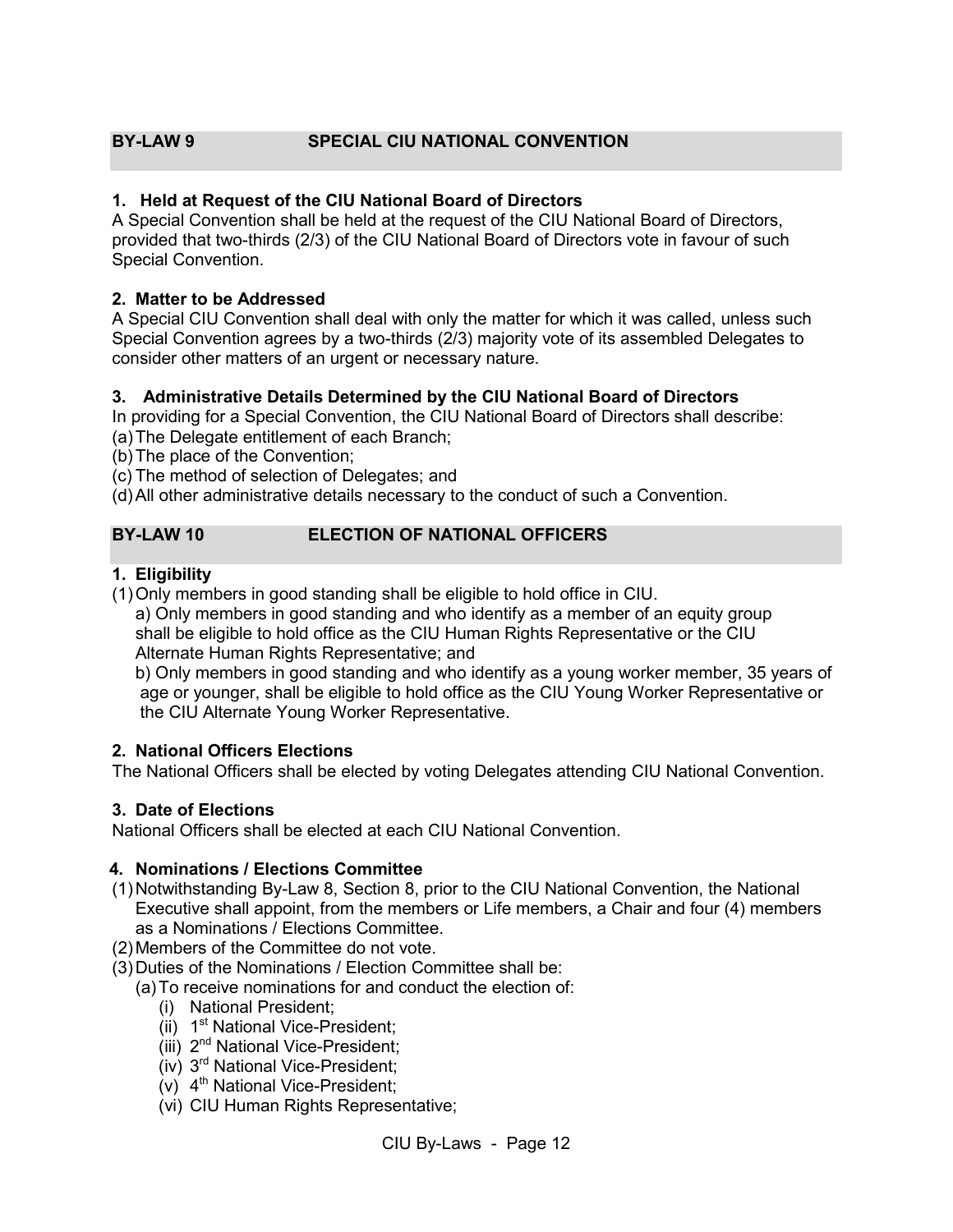(vii) Alternate CIU Human Rights Representative;

- (viii)Young Worker Representative;
- (ix) Alternate Young Worker Representative;
- (x) All Delegates to the PSAC National Convention; and
- (b)To verify the eligibility of nominees;
- (c) To ascertain the willingness of nominees to accept and perform the duties of any office to which they may be elected or to act as a CIU Delegate to the PSAC National Convention; and
- (d)To report to the CIU National Convention the names of all such nominees.

# <span id="page-16-0"></span>**5. Nominations**

(1)Nominations for all National Officers shall be submitted:

- (a)At the CIU National Convention; and
- (b)By Accredited Delegates attending the National Convention.
- (2)Nominations shall be filed:
	- (a)In writing;
	- (b)With the Nominations / Elections Committee; and
	- (c) Signed by:
		- (i) A Nominator, who must be an Accredited Delegate; and
		- (ii) A Seconder, who must be an Accredited Delegate.
- (3)In addition to the names of the nominees for each Office reported by the Nominations / Elections Committee, further nominations for each Office, in turn, shall be called upon from the floor of the CIU National Convention.

# <span id="page-16-1"></span>**6. Voting**

- (1) The election of the National Officers and PSAC National Convention Delegates shall be the first order of business on the final day of the National Convention.
- (2) Voting shall be conducted by secret ballot.
- (3) Elections shall be decided by simple majority of the valid ballots cast.
- (4) In the event where more than two candidates run for office, and when a clear majority of ballots cast is not afforded to one candidate:
	- (a)The candidate receiving the fewest number of votes shall be dropped from the next round of balloting; and
	- (b)This procedure shall continue on each succeeding ballot for the position, until a candidate receives the necessary majority.
- (5)The election of National Officers shall:
- (a)Proceed in the following order:
	- (i) National President;
	- (ii)  $1<sup>st</sup>$  National Vice-President;
	- (iii) 2<sup>nd</sup> National Vice-President;
	- $(iv)$  3<sup>rd</sup> National Vice-President;
	- $(v)$  4<sup>th</sup> National Vice-President;
	- (vi) CIU Human Rights Representative;
	- (vii) Alternate CIU Human Rights Representative;
	- (viii)Young Worker Representative;
	- (ix) Alternate Young Worker Representative;
	- (b) Be conducted in turn; and
	- (c) Be completed before the next office election is called.
- (6) The election of Delegates to the PSAC National Convention shall take place after the election of National Officers.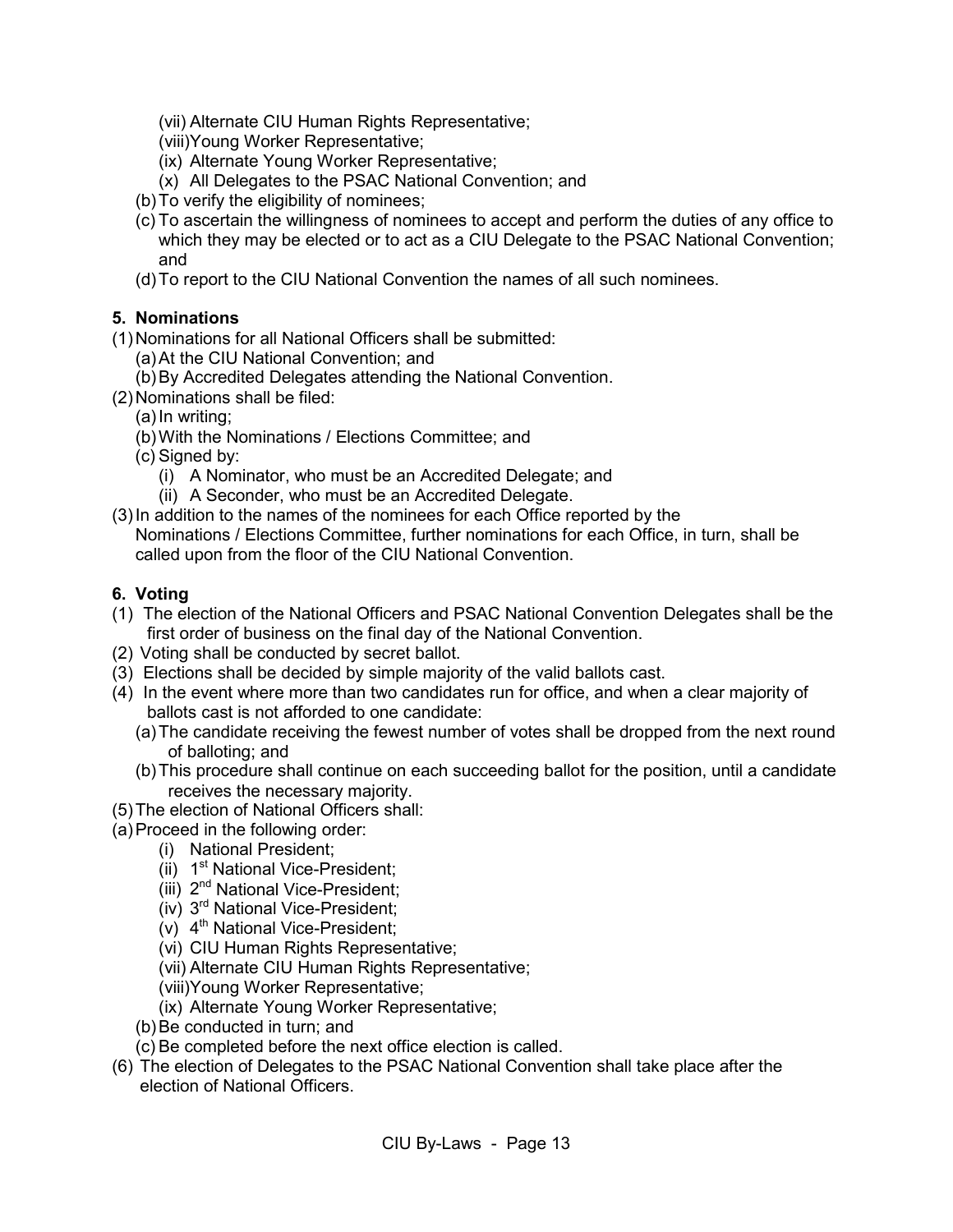# <span id="page-17-0"></span>**7. Tie Vote**

- (1)If a tie vote exists for candidates receiving the fewest number of votes, those candidates receiving the fewest number of votes shall be subject to By-Law 10, Section 6, Sub-section 4.
- (2)When a new ballot is called because of a tie vote in the leadership election, By-Law 10, Section 6, Sub-section 4 shall apply to that new ballot.
- (3)If the ballot indicates a tie vote for the two (2) leading candidates for positions to CIU National Officer, the PSAC Rules of Order shall prevail wherein a new ballot shall be called until such time as one (1) candidate has a simple majority of the ballots cast.

# <span id="page-17-1"></span>**8. Requirement to Resign from Branch Office**

Any Branch Officer who is elected as a National Officer shall resign from their Branch office.

# <span id="page-17-2"></span>**9. Oath of Office**

The Chair of the Nominations / Elections Committee shall, immediately following the election for Alternate CIU Human Rights Representative, administer the Oath of Office to all elected National Officers.

# <span id="page-17-3"></span>**10. Assuming Office**

<span id="page-17-4"></span>The elected National Officers shall assume office immediately upon adjournment of the CIU National Convention.

# **11. Vacancies**

- (1) In the event of a vacancy in the office of the National President between CIU National Conventions, the position shall be filled by the  $1<sup>st</sup>$  National Vice-President.
- (2) The resulting vacancy or any other vacancy in the National Executive shall be: (a)Filled by ascension in numerical order as set out in By-Law 11, Section 1; and
	- (b) The CIU National Board of Directors shall elect a new  $4<sup>th</sup>$  National Vice-President.

# <span id="page-17-5"></span>**12. National President – Limit to Term of Office**

The election to the office of National President of CIU shall be limited to three (3) consecutive terms.

# <span id="page-17-6"></span>**BY-LAW 11 CIU NATIONAL EXECUTIVE**

# <span id="page-17-7"></span>**1. Composition**

The CIU National Executive shall be composed of the following elected officials:

(a)National President;

- (b)  $1^{st}$  National Vice-President;
- (c) 2nd National Vice-President;
- (d)3rd National Vice-President; and
- $(e)$ 4<sup>th</sup> National Vice-President.

# <span id="page-17-8"></span>**2. Meetings**

The National Executive shall hold meetings:

- (a)Once every three (3) months;
- (b)At the call of the National President; or

(c) Upon a request by members of the National Executive:

- (i) Sent in writing;
- (ii) Sent to the attention of the National President; and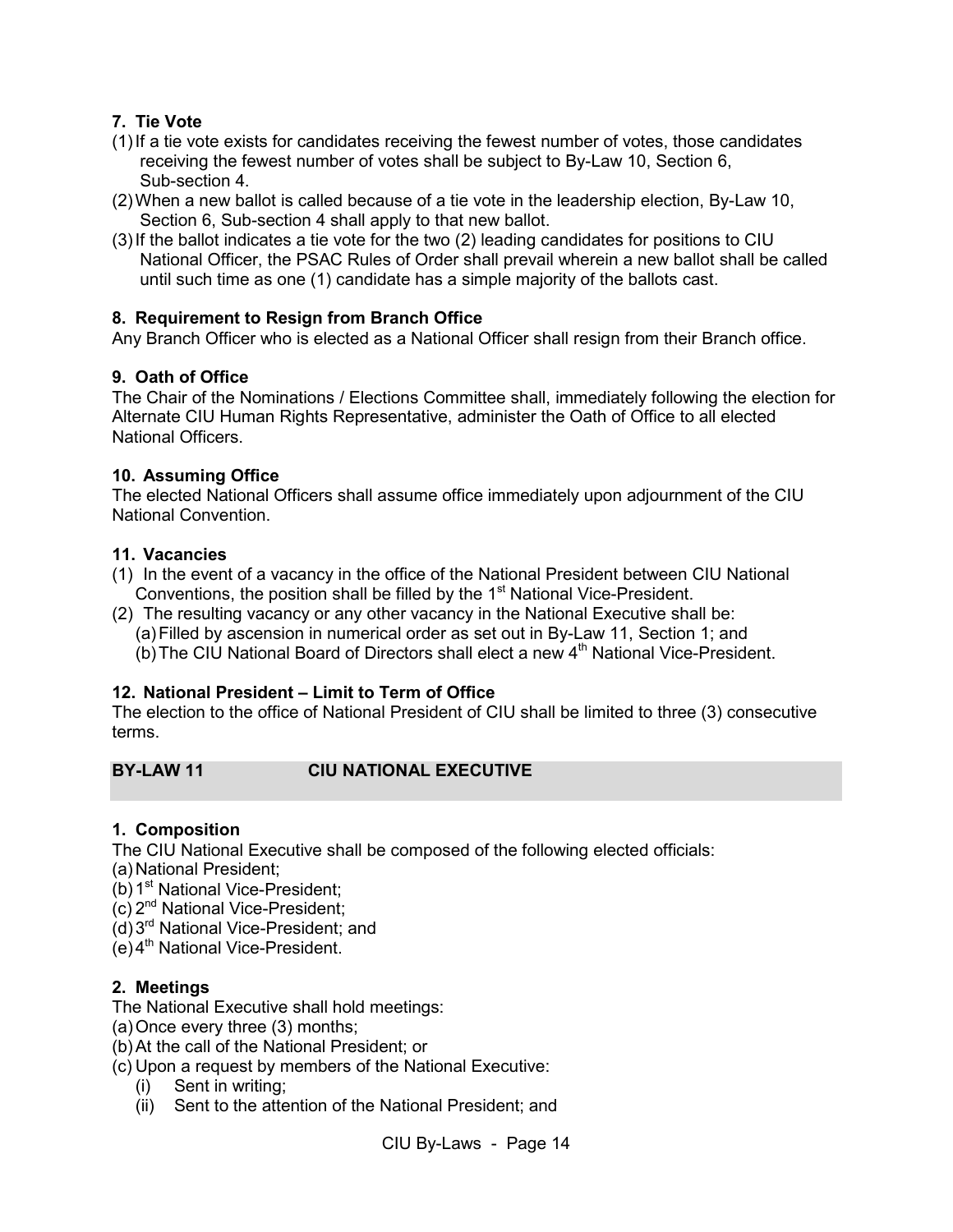(iii) Signed by at least three (3) members of the National Executive.

#### <span id="page-18-0"></span>**3. Quorum**

The National President, or Acting/National President, and at least two (2) other members of the CIU National Executive, shall need to be present to constitute quorum.

#### <span id="page-18-1"></span>**4. Authorities**

- (1)Between sessions of the CIU National Board of Directors, all executive power, authority, and responsibility assigned to the CIU National Board of Directors shall be vested in the National Executive.
- (2)The National Executive shall have the authority to:
	- (a)Acquire the offices and facilities to properly conduct the affairs of CIU;
	- (b)Determine the employment, salaries, and other conditions of employment of full-time or part-time staff of the CIU national office;
	- (c) Negotiate and ratify all contract agreements, personal or collective, governing staff salaries and conditions of employment;
	- (d)Ensure that CIU membership in all bargaining groups for which the PSAC is bargaining agent, and in which members of CIU are classified, are represented on bargaining committees of the PSAC by members of the appropriate group;
	- (e)Authorize signing authority for cheques to be disbursed; and
	- (f) Ensure all non-elected, salaried staff of CIU are not excluded from union membership.

#### <span id="page-18-2"></span>**5. Responsibilities**

The National Executive shall have responsibility to:

- (a)Manage CIU for the purposes of fulfilling the obligations imposed on CIU by the PSAC Constitution and CIU By-Law 4;
- (b)Use CIU's national website and/or other electronic means available designed to keep the membership informed on the activities of CIU;
- (c) Submit a proposed annual budget for the ensuing three (3) years to the CIU National Convention Finance Committee for its consideration to accept and/or amend prior to recommending same to the CIU National Convention;
- (d)Ensure that the national office operates within the confines of the CIU National Convention approved three-year budget;
- (e)Ensure that all Resolutions, programs, and other mandates authorized by the CIU National Convention are acted upon and executed as per the will of the CIU National Convention; and
- (f) Establish the period for which subject matter files shall be maintained.

#### <span id="page-18-3"></span>**6. Actions Subject to Review**

All actions by the CIU National Executive taken on behalf of CIU shall be subject to review by the CIU National Board of Directors.

# <span id="page-18-4"></span>**7. In Office During National Convention**

The CIU National Executive shall be considered as being in business session throughout the period of the CIU National Convention.

#### <span id="page-18-5"></span>**8. Rights and Privileges during National Convention**

National Executive Officers shall have all the rights and privileges due CIU National Convention Delegates.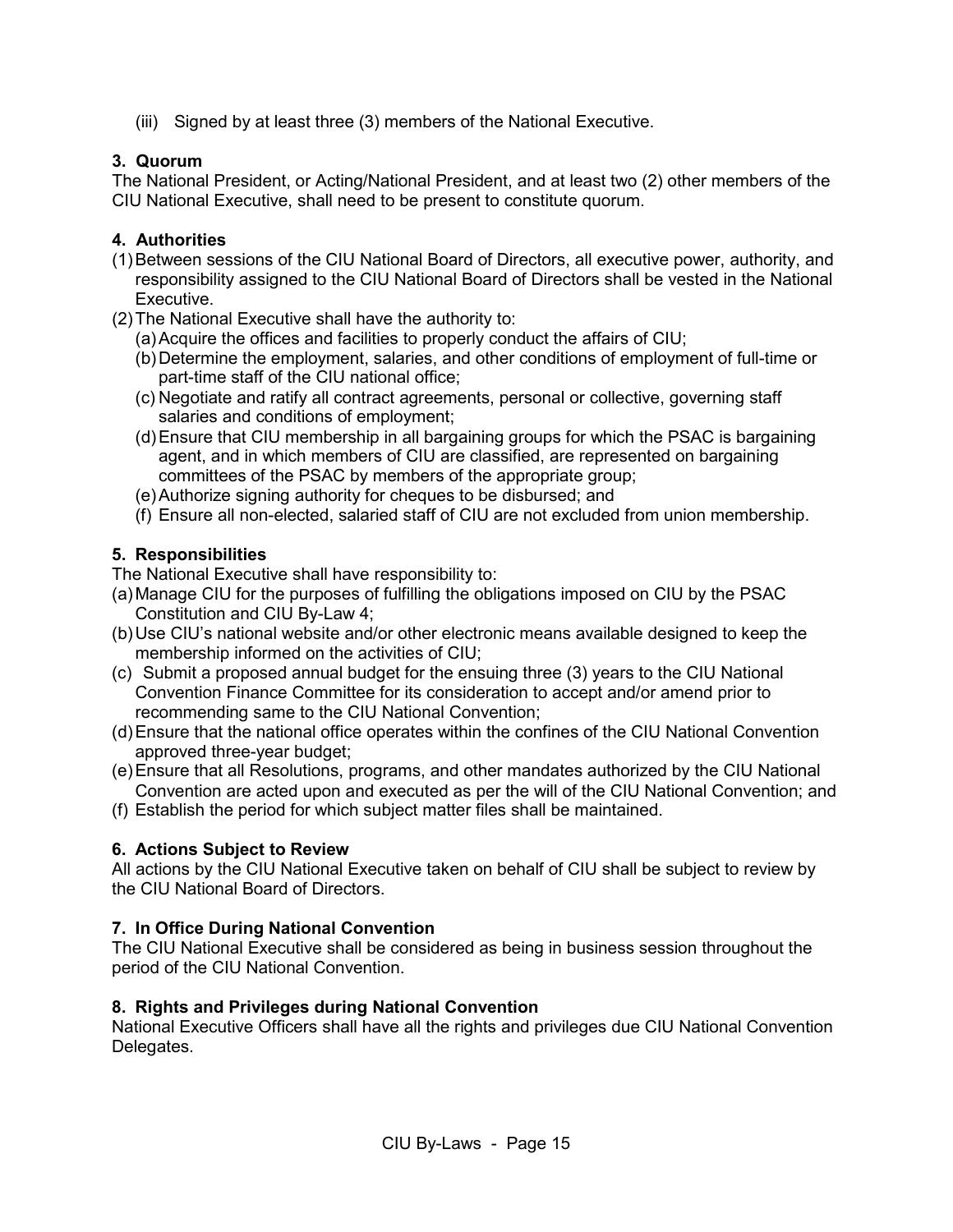#### <span id="page-19-0"></span>**9. Appointment / Assignment to a Managerial / Excluded Position or to a position within the Canadian Labour Movement**

At no time during their three-year term may a member of the CIU National Executive accept an appointment/assignment within the Canadian Labour Movement, including within the PSAC, a PSAC Component, or a PSAC Local/Branch, or an appointment/assignment to a managerial/excluded position within the Canada Border Services Agency or any other Government of Canada Department, Agency, Crown Corporation or entity, unless they first resign from their position as a member of the CIU National Executive.

# <span id="page-19-1"></span>**BY-LAW 12 CIU NATIONAL BOARD OF DIRECTORS**

#### <span id="page-19-2"></span>**1. Composition**

The CIU National Board of Directors, who are considered to be PSAC/CIU national officers shall be composed of:

- (a) Members of the CIU National Executive;
- (b) Presidents of all Branches, except as outlined in CIU Board Regulations 14 and/or 15;
- (c) The CIU Human Rights Representative; and
- (d) Young Worker Representative.

#### <span id="page-19-3"></span>**2. Meetings**

The CIU National Board of Directors shall hold a meeting:

- (a) Twice yearly, as close as possible to six (6) months apart;
- (b) More frequently, on the call of the CIU National President; or
- (c) On receipt of:
	- (i) A request of the CIU National Board of Directors
	- (ii) In writing; and
	- (iii) Signed by at least half of the Directors.

# <span id="page-19-4"></span>**3. Quorum**

The National President, Acting/National President, and fifty percent (50%) of members of the CIU National Board of Directors shall need to be present to constitute quorum.

# <span id="page-19-5"></span>**4. Authorities**

- (1)Between National Conventions, all executive powers of CIU consistent with these By-Laws shall be vested in the CIU National Board of Directors.
- (2)The CIU National Board of Directors shall have authority to:
	- (a)Remove from office or impose any other appropriate sanction against any Officer of CIU for cause on the passing of a Motion by a majority of two-thirds (2/3) of those eligible to vote; and
	- (b)Impose sanctions on a Branch for cause which may include but not be limited to placing a Branch under trusteeship for a specified time, the period of which may be reduced or extended in accordance with the direction of the CIU National Board of Directors.
- (3) Any decision of the CIU National Board of Directors under By-Law 12, Section 4, Sub-section 2, may be appealed in accordance with By-Law 6, Section 11.

# <span id="page-19-6"></span>**5. Responsibilities**

The CIU National Board of Directors shall be responsible for:

- (a)Directing the affairs of CIU between National Conventions;
- (b)Carrying out the policies of CIU as established at the CIU National Convention;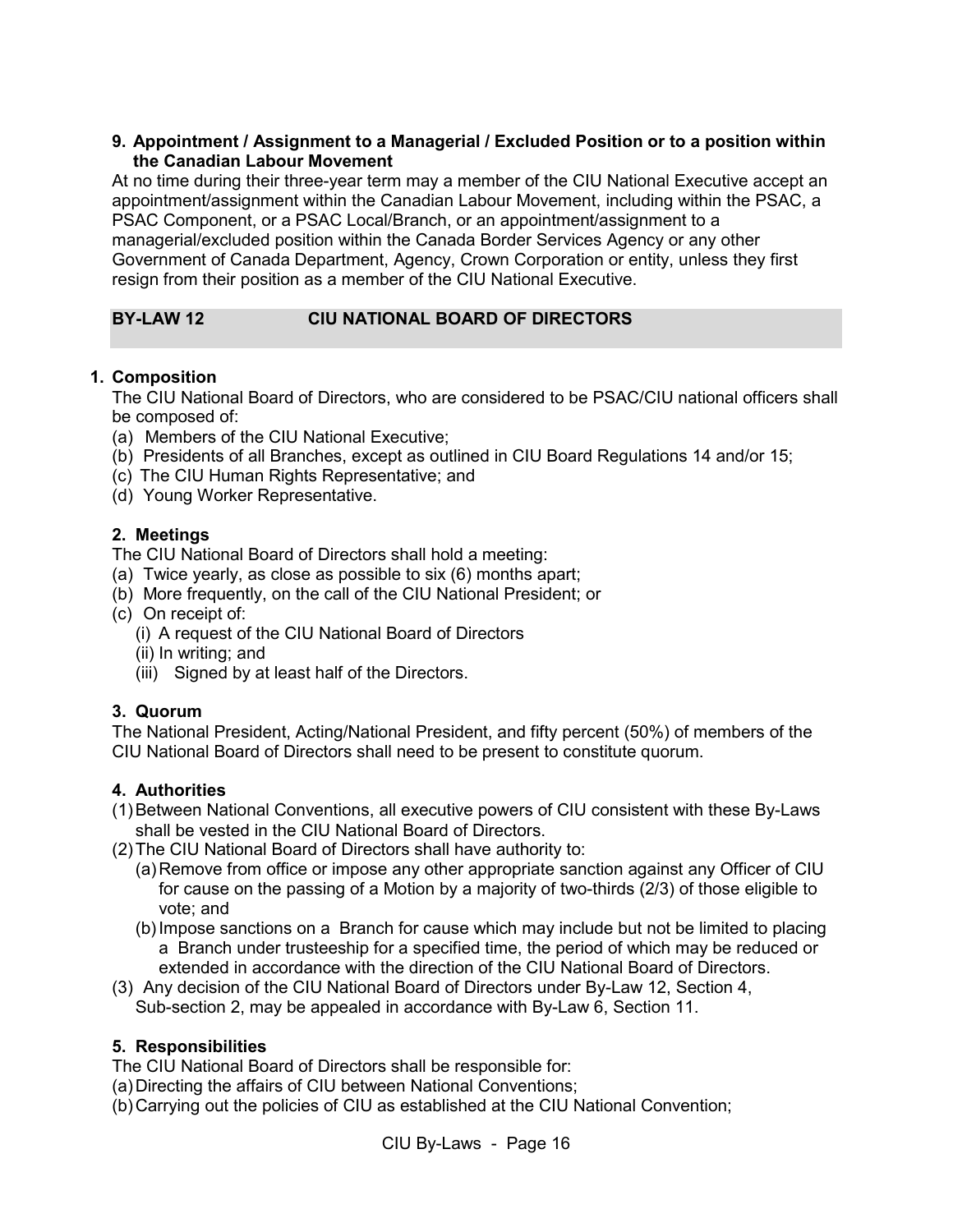(c) Ensuring that CIU is represented in all matters affecting the membership generally;

- (d)Adopting, amending, and rescinding CIU National Board of Directors Regulations pertaining to organizational and operational matters concerning CIU;
- (e)Authorizing loans necessary to supplement sagging budgetary revenues as long as no such loans be used to provide the National Office with sums in excess of those provided for under budgeted revenues approved by the National Convention;
- (f) Reallocating monies within the CIU National Convention approved budget taking care not to exceed total budgeted expenses;
- (g) Establishing any committee necessary for the conduct of the affairs of CIU.

# <span id="page-20-0"></span>**6. In Office During National Convention**

The CIU National Board of Directors shall be considered as being in business session throughout the period of the CIU National Convention.

# <span id="page-20-1"></span>**7. Rights and Privileges During National Convention**

Members of the CIU National Board of Directors shall have all the rights and privileges due CIU National Convention Delegates.

# <span id="page-20-2"></span>**BY-LAW 13 DUTIES OF OFFICERS**

# <span id="page-20-3"></span>**1. Duties of National President**

The National President shall:

(a)Function as the Chief Executive Officer of CIU;

- (b)Exercise supervision over the affairs of CIU;
- (c) Sign all official documents;
- (d) Delegate signing authority for grievances;
- (e)Preside and be accorded all rights and privileges of the presiding Officer of deliberative bodies at:
	- (i) Regular and Special CIU National Conventions;
	- (ii) All meetings of the CIU National Executive;
	- (iii) All meetings of the CIU National Board of Directors;
- (f) Have the authority to interpret these By-Laws, as provided for in By-Law 1;
- (g) Make a report on the administration of their office and on the affairs of CIU to:
	- (i) Each meeting of the CIU National Executive;
	- (ii) Each regular meeting of the CIU National Board of Directors; and
	- (iii) Each regular CIU National Convention; and
- (h)Assign duties to the National Vice-Presidents, in consultation with the National Executive.
- (i) Sit as an ex-officio member of any Committee of the CIU National Board of Directors.

# <span id="page-20-4"></span> **2. Duties and Responsibilities of National Vice-Presidents**

(1)Each National Vice-President shall:

(a) Chair one or more Committee of the National Board of Directors, at least one of which shall be a Standing Committee;

(b) Be assigned one or more portfolio, by and in consultation with the National President;

(c) Be assigned responsibility for one or more Branches, by and in consultation with

- the National President; and
- (d) Make a report on the administration of their office to:
	- (i) Each meeting of a Regular and Special CIU National Convention;
	- (ii) Each meeting of the CIU National Board of Directors; and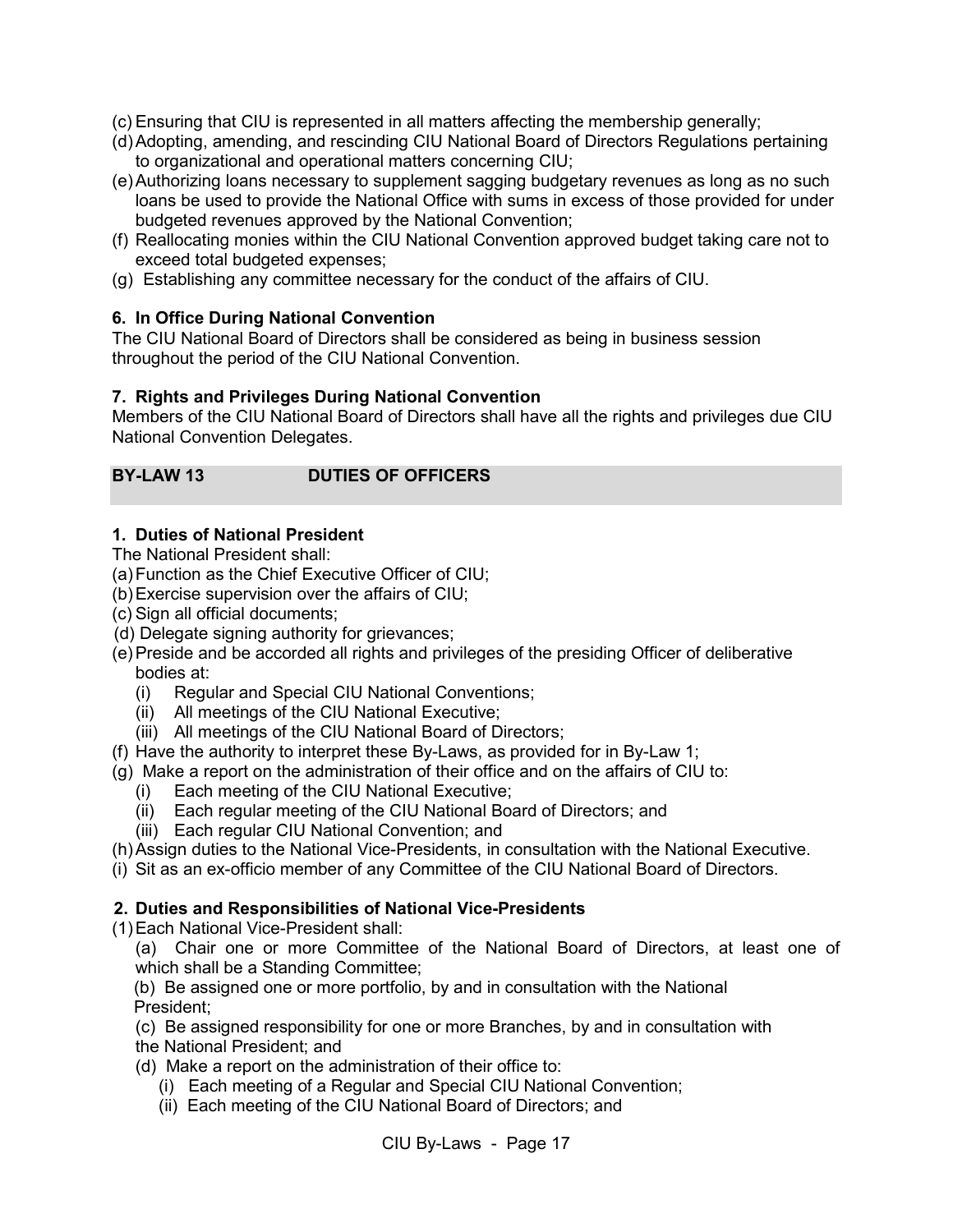- (iii) Each meeting of the CIU National Executive.
- (2)Acting as National President
	- A National Vice-President acting as National President shall:
	- (a) Have all the duties, responsibilities, and authorities of the National President; and
	- (b) Be subject to the terms and conditions of employment for the National President.

# <span id="page-21-0"></span> **3. Duties of Human Rights Representative**

The CIU Human Rights Representative shall:

- (a) Chair the Human Rights Committee of the Board of Directors;
- (b) Be responsible to bring forward equal opportunities issues that arise from within the Component;
- (c) Represent the Component on the PSAC National Human Rights Committee;
- (d) Provide written reports to the National Office within one month of PSAC National Human Rights Committee meetings for distribution to the National Board of Directors and Branch Secretaries, for further distribution to their Branch membership;
- (e) Provide advice to the Component on human rights issues;
- (f) Attend CIU National Board of Directors meetings;
- (g) Attend meetings of any Branch of CIU, upon written invitation by the Branch President;
- (h) Provide written activities report to meetings of the CIU National Board of Directors;
- (i) In consultation with the CIU Human Rights Committee and the National Executive, draft guidelines for determining CIU's delegates to PSAC equity conferences;
- (j) Submit information on Human Rights to the National Office for posting on CIU's national website and/or for distributing to members electronically; and
- (k) Obtain training, if required, with emphasis on PSAC courses.

# <span id="page-21-1"></span>**4. Duties of Young Worker Representative**

The CIU Young Worker Representative shall:

- (a) Promote young worker involvement and leadership development opportunities;
- (b) Facilitate programs that foster interaction among the young workers of CIU;
- (c) Build and strengthen the relationship and involvement of young workers within the CIU;
- (d) Be responsible for bringing forward young worker issues that arise from within the Component;
- (e) Provide advice to the Component on young worker issues;
- (f) Attend CIU National Board of Directors meetings;
- (g) Attend meetings of any Branch of CIU, upon written invitation by the Branch President;
- (h) Provide written activity reports to meetings of the CIU National Board of Directors;
- (i) Undertake any other duties as mandated by the CIU National President, National Executive, or National Board of Directors.
- j) Submit information on young workers to the National Office for posting on CIU's national website and/or for distributing to members electronically;
- k) Obtain training, if required, with emphasis on PSAC courses;
- l) Liaise with PSAC regional young worker representatives on ongoing PSAC young worker initiatives and committees;
- m) Meet with Employer management representatives on young worker issues;
- n) Attend a quarterly conference call with National Executive members to stay apprised of National Issues affecting young workers; and
- o) Coordinate a quarterly conference call with CIU young worker contacts as provided by branch presidents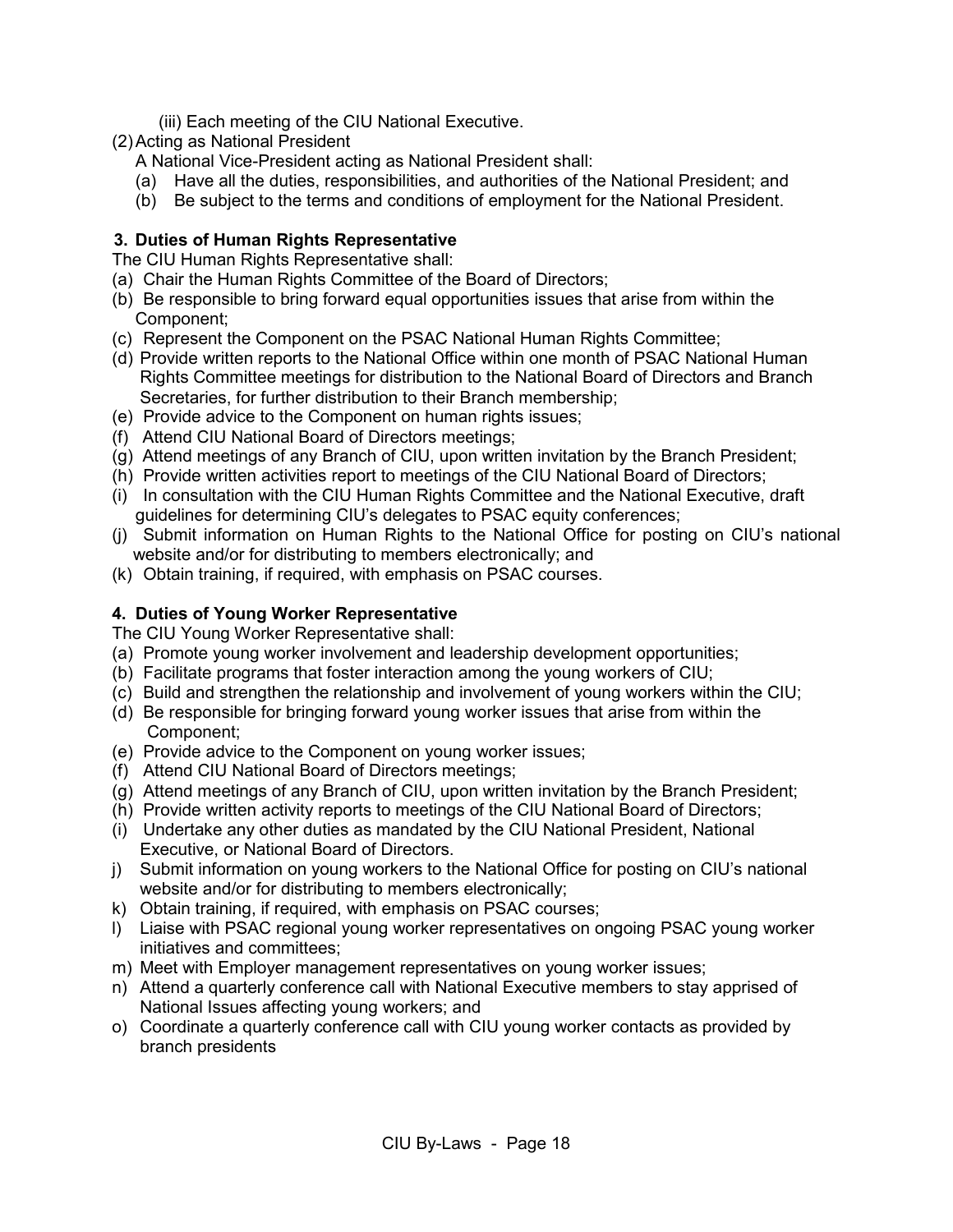# <span id="page-22-0"></span>**5. Absence of National President**

In the event the National President is unavailable, the National President will call on the other National Vice-Presidents, in descending order, to:

- (a) Perform the duties of that Office;
- (b) Be paid acting pay for that period:
	- (i) Commencing on the  $1<sup>st</sup>$  day on which the National Vice-President assumes the duties;
	- (ii) When the National President is on recognized leave; and
	- (iii) As per the terms and conditions of NBoD Regulation 1.

#### <span id="page-22-1"></span>**6. Duties of National Board of Directors**

The CIU National Board of Directors shall perform such duties as are assigned to them in accordance with these By-Laws.

<span id="page-22-2"></span>**BY-LAW 14 FINANCES**

#### <span id="page-22-3"></span>**1. Standing Finance Committee**

- (1) The CIU National Board of Directors shall establish a Standing Finance Committee.
- (2) Membership on the Standing Finance Committee of the CIU National Board of Directors shall be comprised of three (3) members, and three (3) alternate members in ranking order, to be elected from and by the CIU National Board of Directors at the first meeting of the CIU National Board of Directors following Branch elections.
- (3) The Standing Finance Committee of the CIU National Board of Directors shall hold its meetings immediately before the meetings of the CIU National Board of Directors.
- (4) The Standing Finance Committee of the CIU National Board of Directors may examine the financial records, including:
	- (a) Financial statements or records;
	- (b) Revenue and expense summaries;
	- (c) Vouchers and supporting documents;
	- (d) Authorizations for expenditures;
	- (e) Bank reconciliations;
	- (f) Financial documents prepared by or for the National Executive; and
	- (g) Approved motions related to the appropriation of funds.
- (5) The Standing Finance Committee of the CIU National Board of Directors has the authority to ask questions and obtain answers related to the financial management of CIU.
- (6)The financial records shall be audited once annually by a qualified and licensed public accountant approved by the CIU National Executive.
- (7) Immediately upon completion of the annual audit, a copy of the audited balance sheet and audited financial statement shall be forwarded to:
	- (a) Each Branch; and
	- (b) Members of the CIU National Board of Directors.
- (8) After the completion of the external audit, any member of the Standing Finance Committee of the CIU National Board of Directors may ask questions and obtain answers related to the expenditure items appearing on the financial statements.

#### **2. Disbursements**

All disbursements of CIU shall be by cheque, bearing two (2) authorized signatures, or by direct deposit to be authorized by at least two (2) of the signing Officers.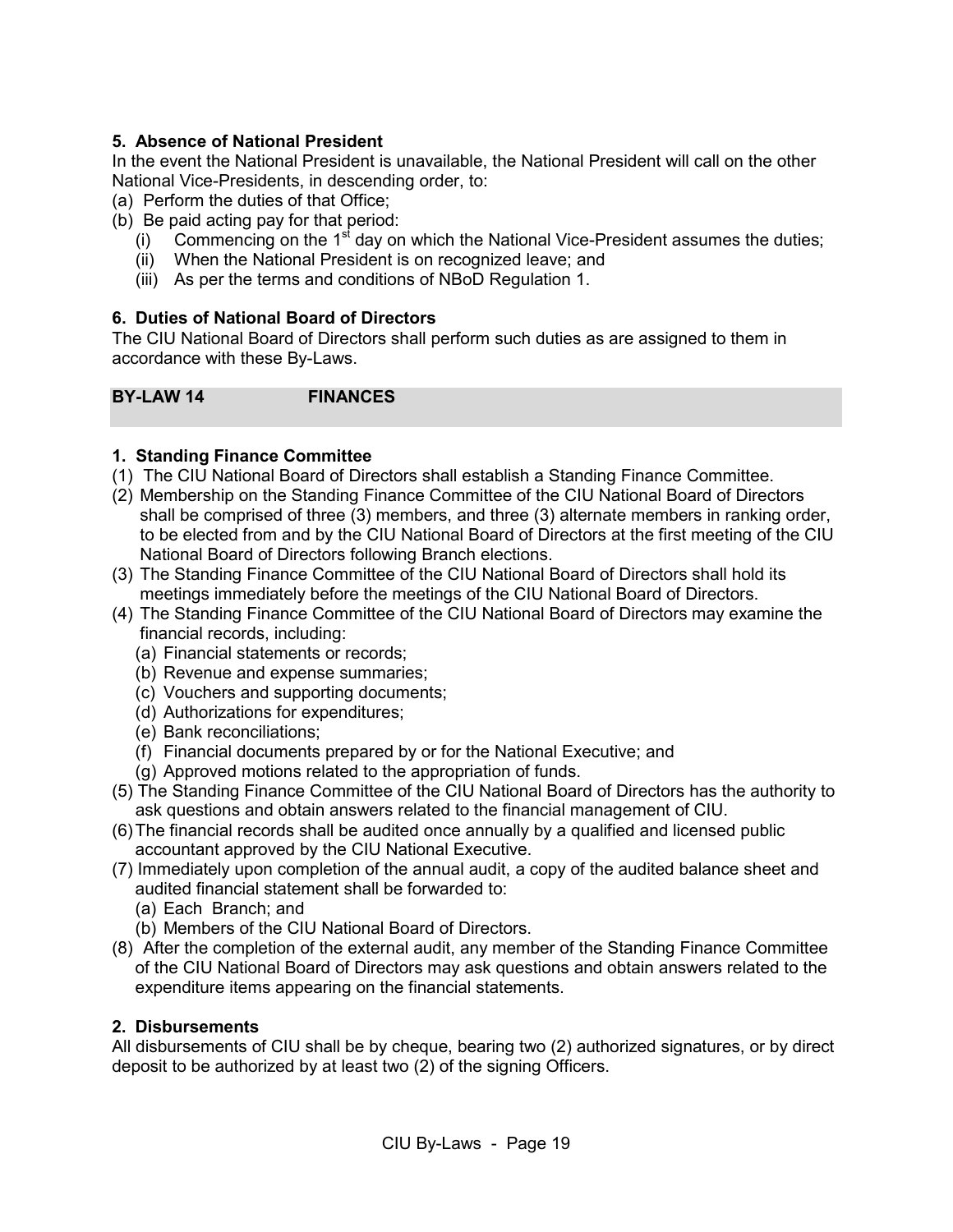# <span id="page-23-0"></span>**3. Signing Officers Bonded**

The signing Officers of CIU shall be bonded in an amount at the designation of the CIU National Board of Directors.

# <span id="page-23-1"></span>**4. Fiscal Year**

The fiscal year of CIU shall be the calendar year ending July  $31<sup>st</sup>$ .

# <span id="page-23-2"></span>**5. Financial Records to be Retained**

All financial records shall be retained for the legal period prescribed by the *Income Tax Act*, as interpreted by the Minister of National Revenue.

#### <span id="page-23-3"></span>**6. Cheques and Money Orders Made Payable**

Cheques and money orders shall be made payable to *Customs and Immigration Union.*

#### <span id="page-23-4"></span>**7. Maintenance of Financial Records**

All financial records shall be maintained in an approved manner, as advised by the auditors.

#### <span id="page-23-5"></span>**8. Vacancies**

Vacancies on the Committee shall be filled by the duly elected alternates.

#### <span id="page-23-6"></span>**9. Taking Funds from Surplus**

Taking funds from surplus requires 2/3 majority vote of the CIU National Board of Directors.

# <span id="page-23-7"></span>**BY-LAW 15 TRAVELING AND OTHER EXPENSES**

# <span id="page-23-8"></span>**1. Per Diem and Traveling Expenses**

- (1)For the purpose of attendance at all Conventions, a meeting of the CIU National Executive, a meeting of the CIU National Board of Directors, a meeting of a National Committee, any meeting called for the purpose of consulting or negotiating with various agencies or departments of government, a meeting with departmental or agency heads of the employer, the National Executive shall have the power to pay:
	- (a) A per diem rate, as established from time to time by the CIU National Board of Directors; and
	- (b) One-day's pay at the maximum Border Services Officer daily rate, subject to classification and/or Collective Bargaining modifications, or actual rate, if higher, for:
		- (i) Each day the CIU National Board of Directors or Committees are in session; and
		- (ii) Days of travel of members of the National Executive, members of the CIU National Board of Directors, or members of such Committees.
- (2)Traveling expenses incurred shall be paid for such persons as directed by the National Executive.

# <span id="page-23-9"></span>**2. Expenses Incurred Attending CIU National Convention**

- (1) For the purpose of attendance at CIU National Convention, all expenses incurred by Branch Delegates shall be paid for by and from the funds of the National Office, in accordance with the CIU National Board of Directors Regulations.
- (2) Expenses for members of the CIU National Board of Directors attending CIU National Convention shall be the responsibility of the National Office, in accordance with Section 1 of this By-Law.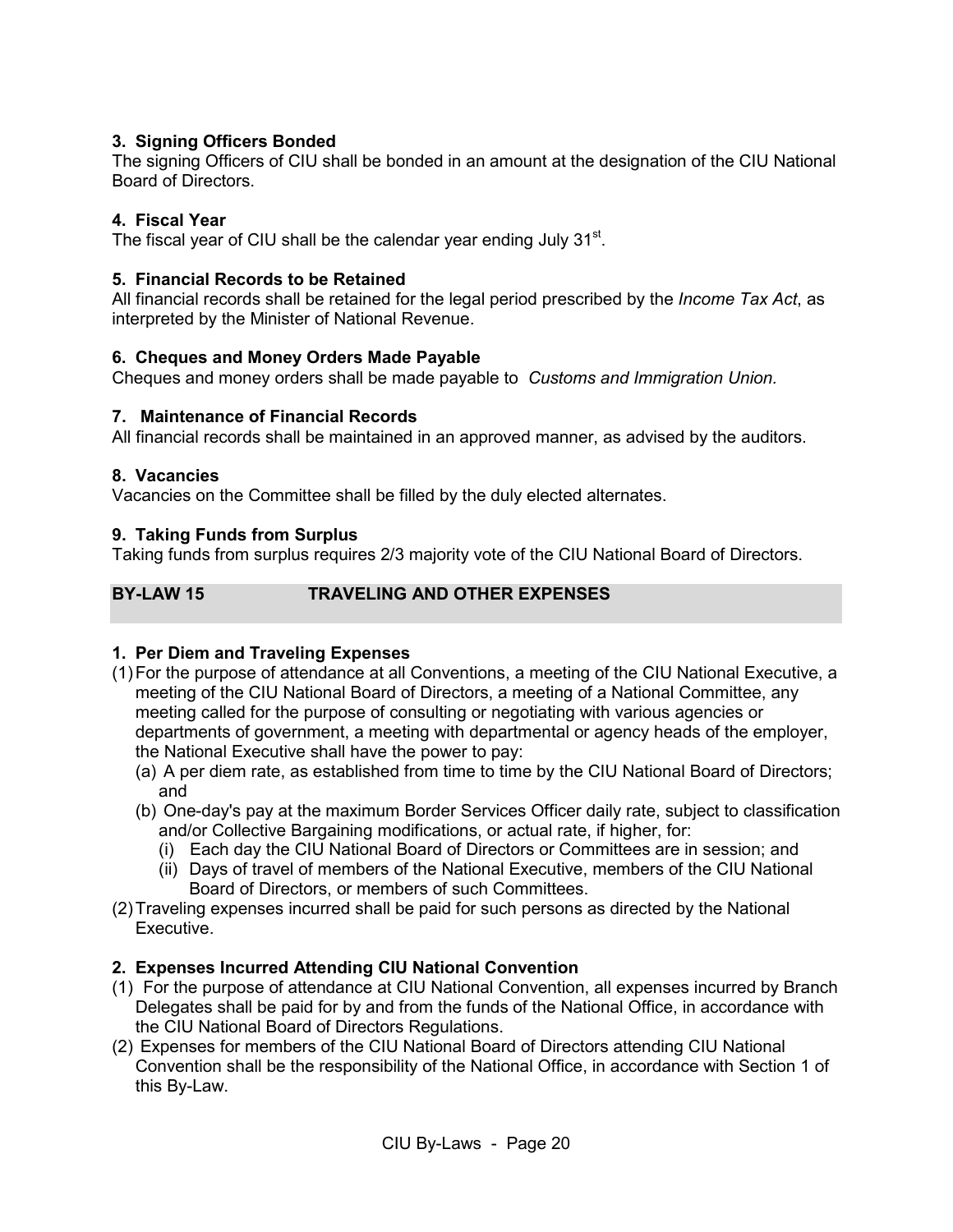#### <span id="page-24-0"></span>**3. Expenses Substantiated by Receipts**

- (1) All expenses of members of the CIU National Executive and CIU National Board of Directors, CIU National Committees, as well as those of members attending national meetings, and Accredited Delegates, shall be substantiated by appropriate receipts.
- (2) No payment for any expenses shall be made unless authorized by the National President.

#### <span id="page-24-1"></span>**4. Cost of Second Branch Election**

In the event, that after an investigation into the conduct of an election for Branch President, it is concluded a second election is warranted, the cost of the second election shall be borne by the National Office.

<span id="page-24-2"></span>**BY-LAW 16 GENERAL**

#### <span id="page-24-3"></span>**1. Simple Majority Vote, Unless Expressly Stated**

All decisions requiring a vote shall be decided by a simple majority, unless expressly provided otherwise by these By-Laws, at:

- (1) By-Law 5, Section 4, Sub-section 4, Paragraph b (Awarding Life membership);
- (2) By-Law 6, Section 7, Sub-section 1, Paragraph b (Branch Member discipline);
- (3) By-Law 6, Section 8, Sub-section 1, Paragraph b (Board Member discipline);
- (4) By-Law 7, Section 6, Sub-section 1, Paragraph a (Branch dues);
- (5) By-Law 7, Section 6, Sub-section 1, Paragraph b (Branch dues);
- (6) By-Law 9, Section 1 (Special Convention);
- (7) By-Law 9, Section 2 (Business at Special Convention);
- (8) By-Law 12, Section 4, Sub-section 2, Paragraph a (Sanction or removal of elected CIU officer);
- (9) By-Law 14, Section 9 (Surplus Funds); and
- (10) By-Law 18, Section 1, Sub-Section 2 (Amending By-Laws).

#### <span id="page-24-4"></span>**2. Rules of Order**

The PSAC Rules of Order shall apply at all meetings and Conventions except where they are silent, and except where Special Rules of Order are adopted, then Bourinot's Rules of Order shall apply.

#### <span id="page-24-5"></span>**3. Communications**

All information, notices and memoranda emanating from the CIU National Office must be distributed electronically, as well as other formats as required.

#### <span id="page-24-6"></span>**BY-LAW 17 REFERENDUM VOTE**

#### <span id="page-24-7"></span>**1. Application**

- (1)The CIU National Executive or the CIU National Board of Directors may hold a referendum vote on any matter considered to be of such importance as to warrant a decision by the CIU membership at large.
- (2) A referendum vote may also be held as elsewhere provided for by these By-Laws.

#### <span id="page-24-8"></span>**2. Preparation of Ballots**

Within fourteen (14) days of a CIU National Executive or CIU National Board of Directors decision to call for a referendum vote, the National President shall prepare ballots: (a)Fully outlining the reason(s) for such a referendum vote; and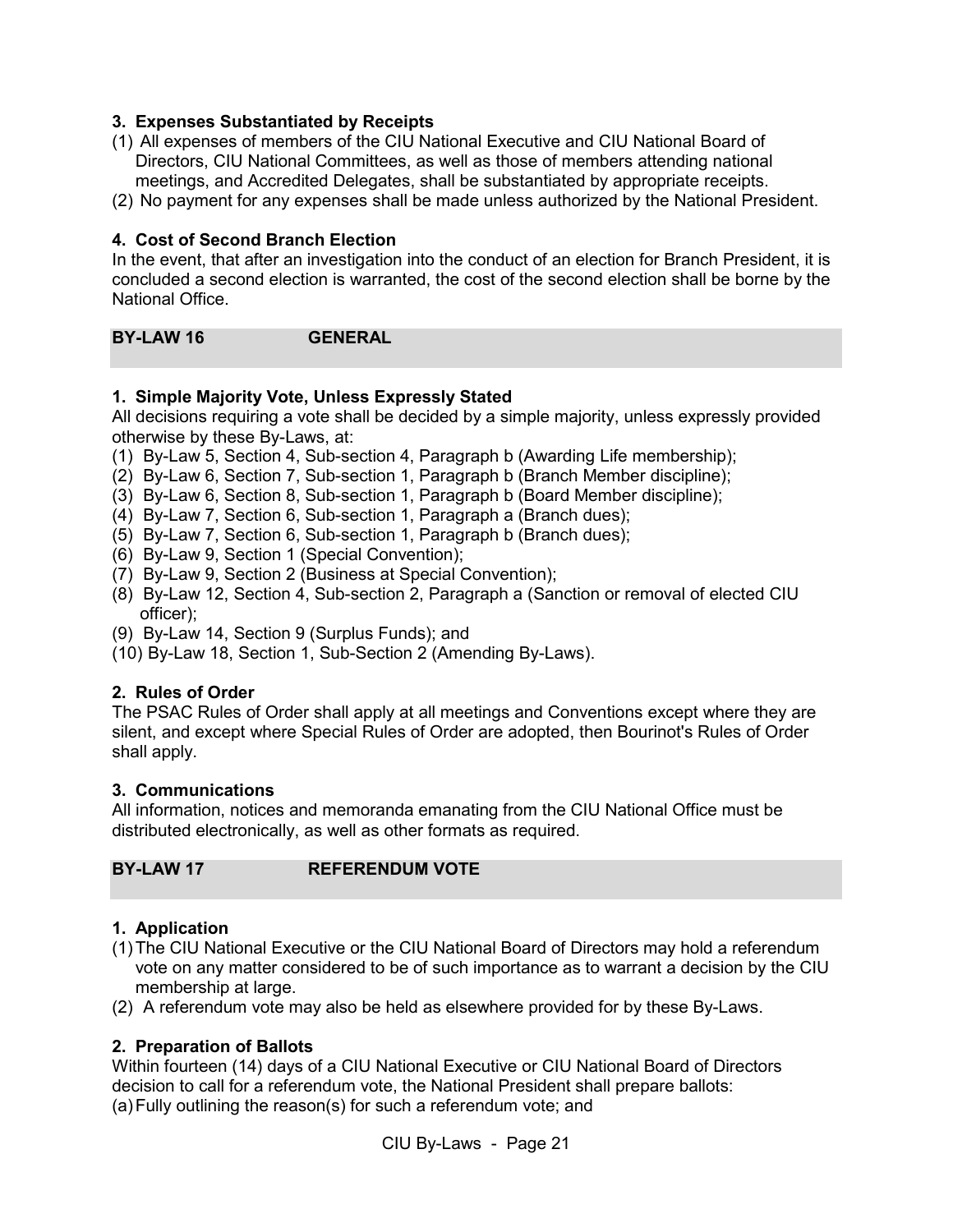(b)Showing the date by which the ballots must be returned in order to be considered valid.

#### <span id="page-25-0"></span>**3. Ballot Envelopes**

- (1)Each ballot is to be placed in a specially identified "ballot" envelope.
- (2)Each specially identified "ballot" envelope is to be inserted in a second envelope bearing: (a)Prepaid return postage;
	- (b)The member's personal identification information; and
	- (c) The appropriate return address.

# <span id="page-25-1"></span>**4. Distribution of Ballots**

- (1) The ballots in individual envelopes shall be sent to each Branch Secretary for distribution to the general membership.
- (2) The number of ballots to be sent to each Branch shall be in accordance with the latest membership listing available.

# <span id="page-25-2"></span>**5. Voting**

- (1) The CIU National Executive shall establish the balloting period during which the referendum vote shall be taken.
- (2) Starting from the date ballots were mailed to Branches, the balloting period shall be: (a) No less than twenty-one (21) days; and
	- (b)No more than thirty-five (35) days.
- (3) The balloting period shall however be extended for a further period, equal to the length of any postal disruption plus five (5) days.

#### <span id="page-25-3"></span>**6. Returning Ballots**

Each individual member shall return their ballot directly to the address shown on the self-addressed envelope.

#### <span id="page-25-4"></span>**7. Ballot Count**

- (1) The counting of the ballots in each referendum vote shall be done by independent persons appointed by the CIU National Executive.
- (2) The ballot count shall be verified against the latest membership listing available.

#### <span id="page-25-5"></span>**8. Simple Majority Required**

Unless otherwise provided for under these By-Laws, a simple majority of valid returned ballots shall be required to carry a referendum vote.

<span id="page-25-6"></span>**BY-LAW 18 AMENDMENTS OF BY-LAWS**

#### <span id="page-25-7"></span>**1. Amendments**

- (1) Notice of Motion to amend these By-Laws shall be submitted in the form of Resolutions as outlined in By-Law 8, Section 17.
- (2) A CIU By-Law may only be amended by two-thirds (2/3) majority:
	- (a) Of the vote of Delegates assembled and voting in a CIU National Convention;
	- (b) Of the returned ballots for a referendum vote; or
	- (c) Of the votes cast during a Special CIU National Convention, provided:
		- (i) The Special CIU National Convention was called for amending the By-Laws; or
		- (ii) A Special CIU National Convention called for another purpose carries a proposal amending the By-Laws by a two-thirds (2/3) majority of the Delegates present and voting.